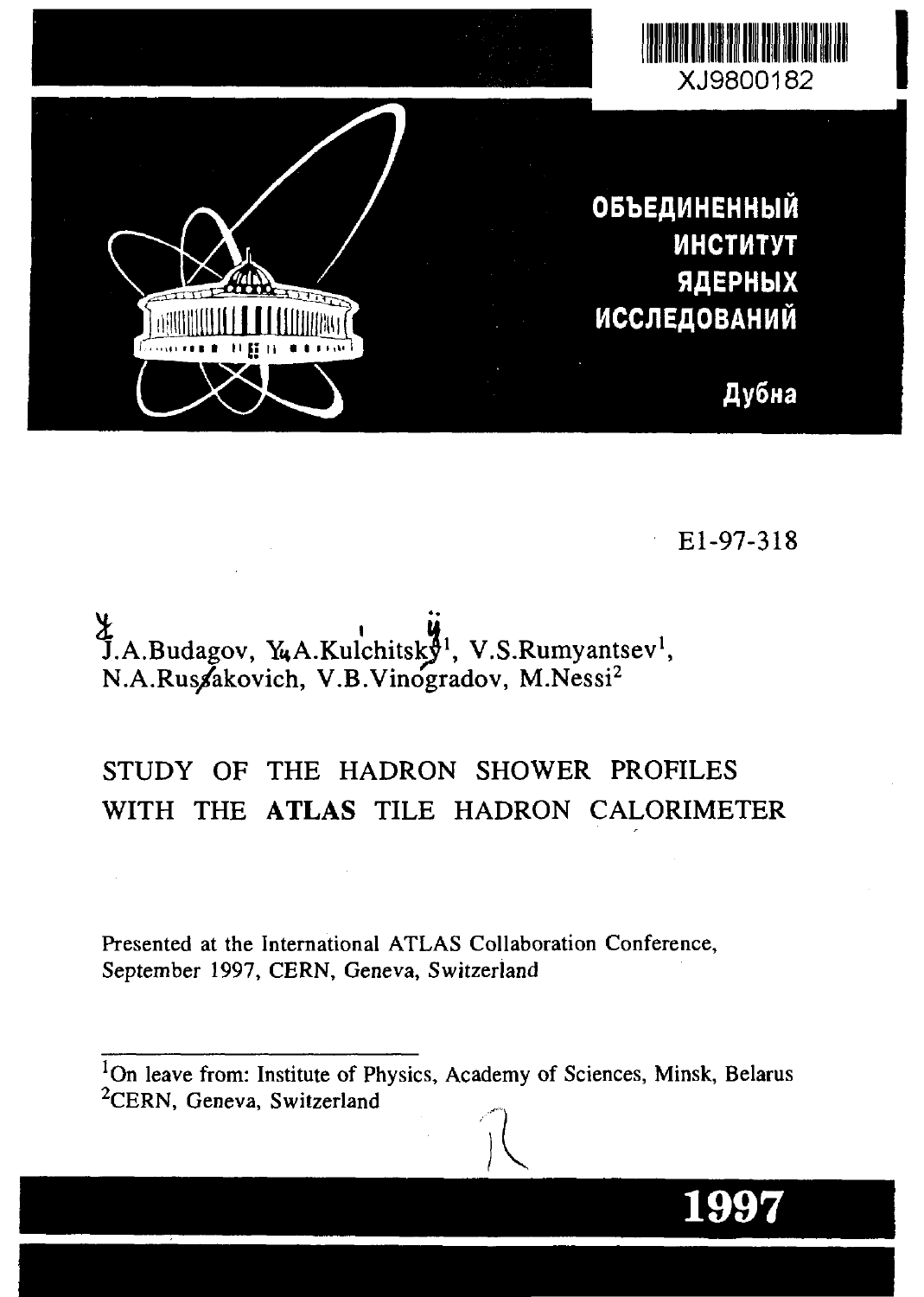# 1 Introduction

Hadronic shower is a basic notion of hadron calorimetry. But despite that hadronic shower characteristics are studied for many years the exhaustive quantitative understanding of hadronic shower properties is not exist. The published data are as a rule the energy deposition in calorimeter cells and therefore are related with specific cell dimensions and the acceptance of cells relative to shower axis. Furthermore, as to the transverse profiles they are as usual the energy depositions as a function of transverse coordinates, not a radius, and integrated over the other coordinate [1]. Meanwhile for many purposes of experiments a very detailed simulation is not needed and a three dimensional parametrization of hadron shower development is to become very important for fast simulation which significantly (up to 10<sup>5</sup> times) to speed a detailed GEANT based simulation [2], [3], [5].

In this paper we report on the results of the experimental study of hadronic shower profiles detected by prototype of ATLAS tile hadron calorimeter [6]. This calorimeter has innovative concept of longitudinal segmentation of active and passive layers (see Fig. 1) and the measurement of hadron shower profiles therefore a special interest [7]. This investigation was performed on the basis of data from 100 GeV pion exposure of the prototype calorimeter at the CERN SPS at different *z* impact points in the range from  $-36$  to 20 cm (*z* scan) at incident angle  $\Theta = 10^{\circ}$  which were obtained in May 1995.

Earlier some results related with lateral shower profiles for this calorimeter were obtained in [8].

# 2 The Calorimeter

The prototype the ATLAS hadron tile calorimeter (Fig. 2) is composed of five modules. Each module spans  $2\pi/64$  in azimuthal angle, 100 cm in the *z* direction, 180 cm in the radial direction (about 9 interaction lengths  $\lambda_I$  at  $\eta = 0$  or to about 80 effective radiation length  $X_o$ , and has a front face of  $100 \times 20$  cm<sup>2</sup> [9]. The iron structure of each module consists of 57 repeated "periods". Each period is 18 mm thick and consists of four layers. The first and third layers are formed by large trapezoidal steel plates (master plates), 5 mm thick and spanning the full radial dimension of the module. In the second and fourth layers, smaller trapezoidal steel plates (spacer plates) and scintillator tiles alternate along the radial direction. These layers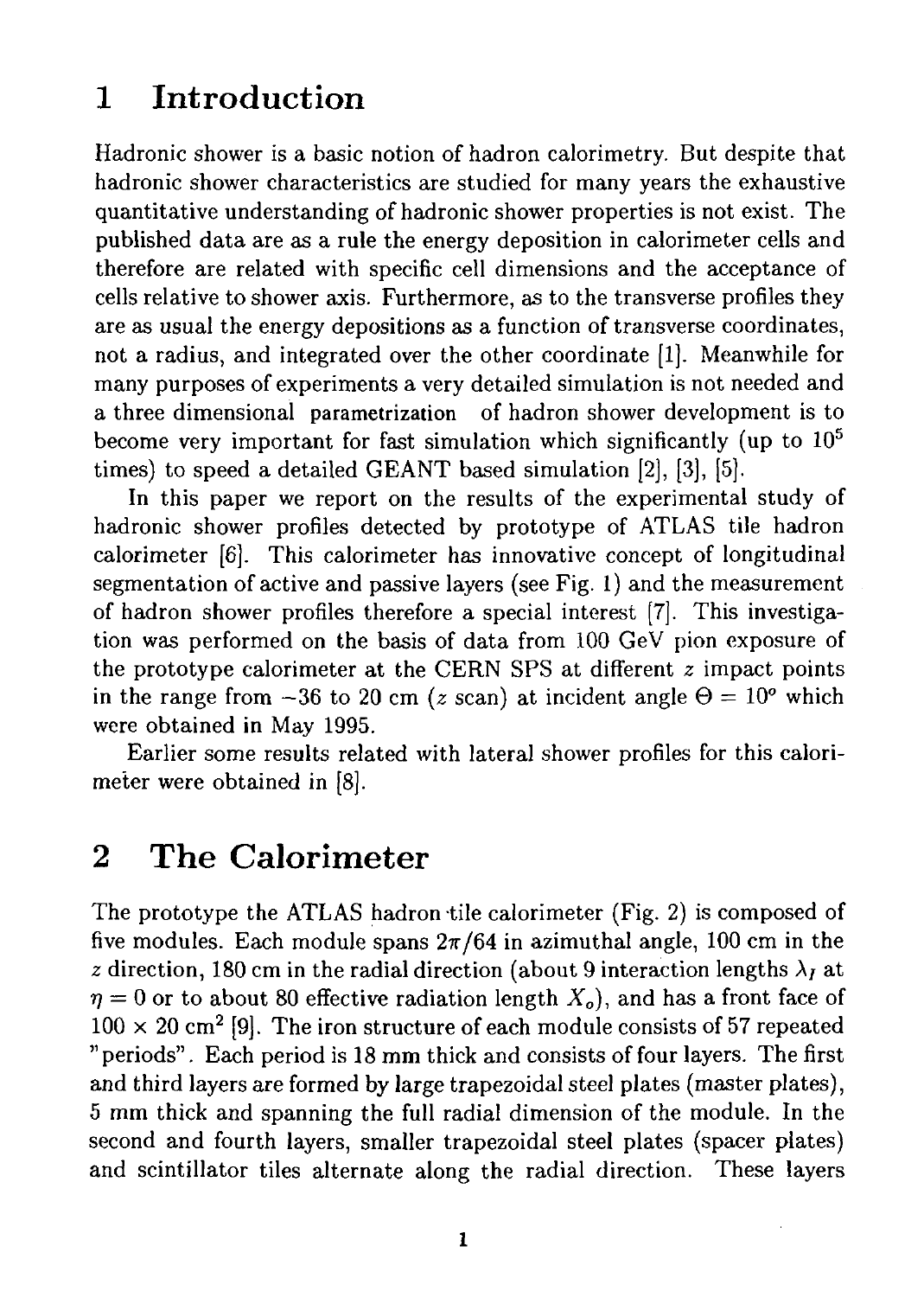

Figure 1: Principle of the tile hadronic calorimeter.

consist of 18 different trapezoids of steel or scintillator, each spanning 100 mm along *x* depending on their radial position. The spacer plates and scintillator tiles are 4 mm and 3 mm thick respectively. The iron to scintillator ratio is 4.67 : 1 by volume. The calorimeter thickness along *x* direction at incidence angle  $\Theta = 10^{\circ}$  corresponds to 1.49 m of iron equivalent [10].

Radially oriented WLS fibers collect light from the tiles at both of their open edges and bring it to photomultipliers (PMTs) at the periphery of the calorimeter. Each PMT views a specific group of tiles, through the corresponding bundle of fibers. The calorimeter is radially segmented into four depth segments by grouping fibers from different tiles. As a result of each module is divided on 5 (along  $z \times 4$  (along x) separate cells.

The readout cells have lateral dimensions of 200 mm (along *z)* x  $(200 \div 300)$  mm (along y, depending from a depth number) and longitudinal dimensions of 300, 400, 500, 600 mm for depths 1-4, corresponding to 1.5, 2, 2.5 and 3  $\lambda_I$  at  $\eta = 0$ . On the output we have for each event 200 values of energies  $E_{i,j,k,l}$  from PMT properly calibrated [9] with pedestal subtracted. Here indexes i, j, k, l mean:  $i = 1, \ldots, 5$  is the column of cells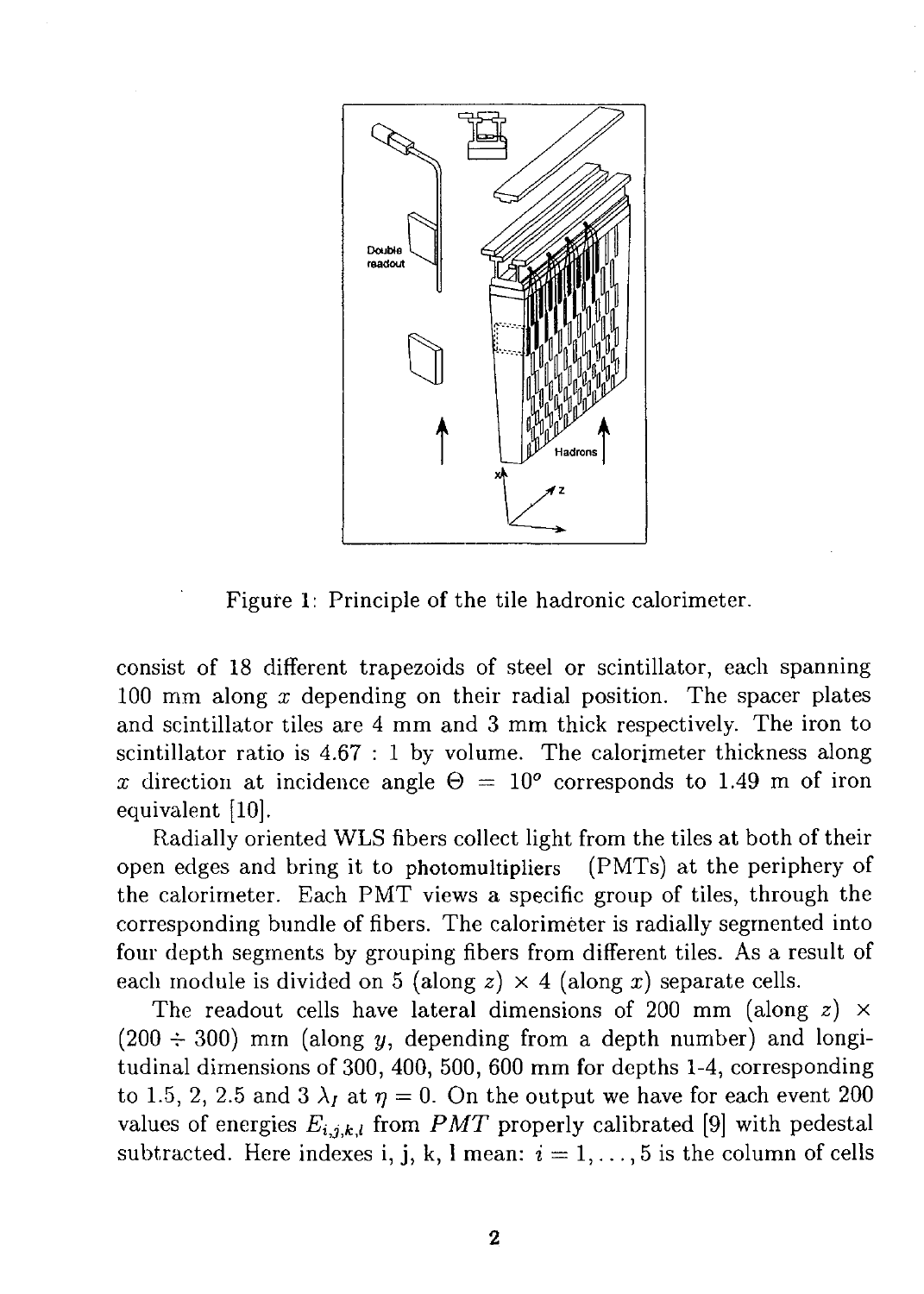

Figure 2: Setup of the tile hadronic calorimeter prototype.

number (tower),  $j = 1, ..., 5$  is the row (module) number,  $k = 1, ..., 4$  is the depth number and  $l = 1, 2$  is the *PMT* number.

The calorimeter has been positioned *on* a scanning table, able to allow high precision movements along any direction. Upstream of the calorimeter, a trigger counter telescope was installed, defining a beam spot of 2 cm diameter. Two delay-line wire chambers, each with *(z,y)* readout, allowed to reconstruct the impact point of beam particles on the calorimeter face to better than  $\pm 1$  mm [11]. For the measurements of the hadronic shower longitudinal and lateral leakages backward (80×80 cm<sup>2</sup>) and side (40×115  $\text{cm}^2$ ) "muon walls" were placed behind and side the calorimeter modules [7]-

Construction and performance of ATLAS iron-scintillator barrel hadron prototype calorimeter is described elsewhere [6], [9], [12], [13].

# 3 The methods for extracting the underlying radial energy density

The incident particle interacts with the material of calorimeter and a shower is initiated. In the following the used coordinate system will be based on the hadron shower direction. The axis of the shower, defined to be a track of a incident particle, forms the x axis with  $x = 0$  at the calorimeter front face.

We measure the energy depositions in calorimetry cells. In *ijk*-cell of the calorimeter with volume  $V_{ijk}$  and cell center coordinates  $(x, y, z)$  the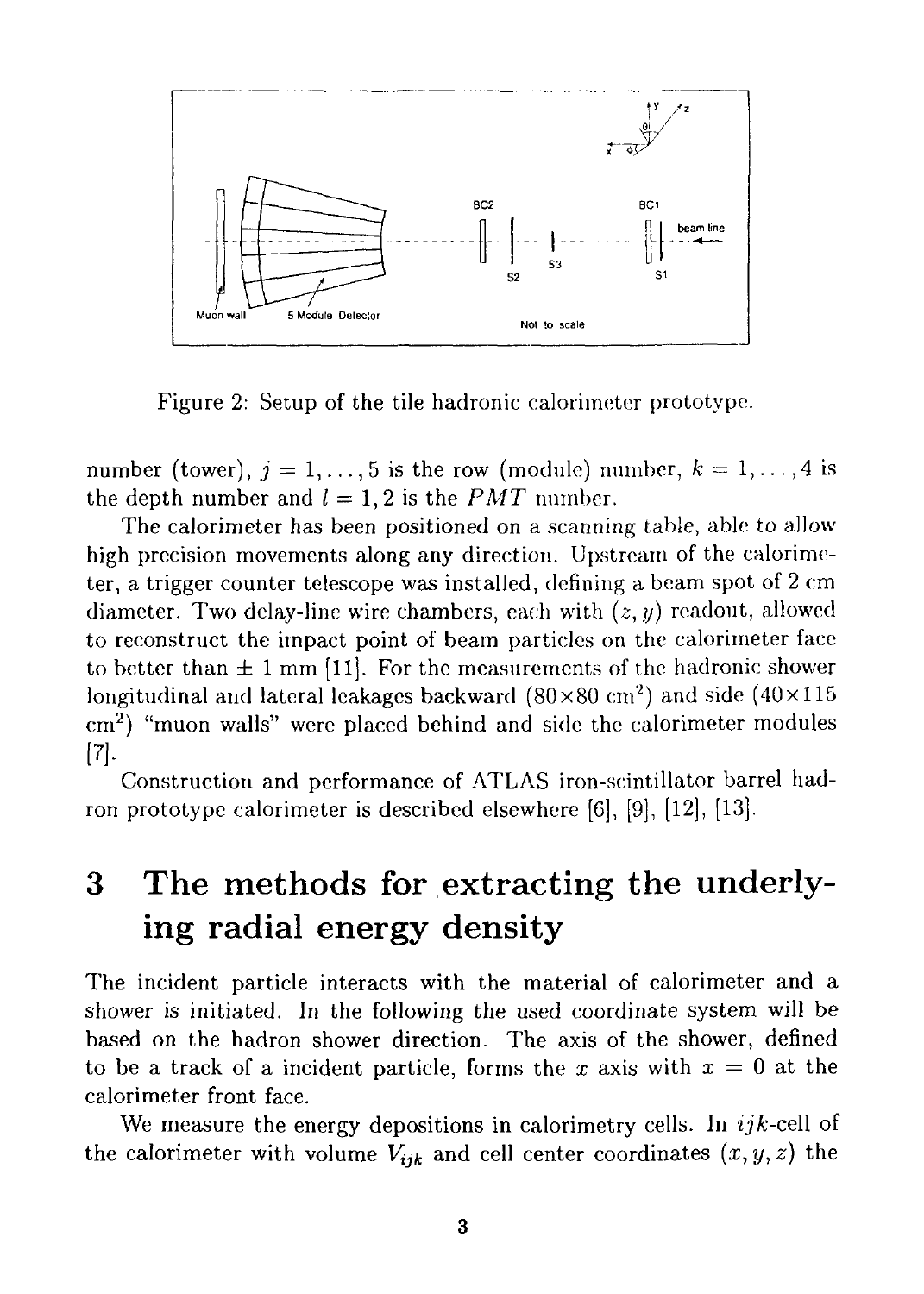energy deposition  $E_{ijk}$  is

$$
E_{ijk}(x, y, z) = \int \int_{V_{ijk}} \int f(x, y, z) dx dy dz, \qquad (1)
$$

where  $f(x,y,z)$  is the three-dimensional hadron shower energy density function.

In the following we will consider the various marginal (integrated) densities [14]: longitudinal density  $f_1(x)$  obtained after integrating  $f(x,y,z)$ over *y* and *z* coordinates

$$
f_1(x) = \int_{y_{min}}^{y_{max}} \int_{z_{min}}^{z_{max}} f(x, y, z) dy dz,
$$
 (2)

transverse densities  $f_2(y, z)$  for four depths and overall calorimeter obtained after integrating  $f(x, y, z)$  over the various x ranges

$$
f_2(y, z) = \int_{x_1}^{x_2} f(x, y, z) dx,
$$
 (3)

transverse densities *f(z)*

$$
f(z) = \int_{x_1}^{x_2} \int_{-\infty}^{\infty} f(x, y, z) dx dy.
$$
 (4)

Cumulative function is

$$
F(z) = \int_{-\infty}^{z} \int_{-\infty}^{\infty} f_2(z, y) dz dy
$$
 (5)

and related with marginal density *f(z)* by

$$
f(z) = \frac{dF(z)}{dz}.
$$
 (6)

Due to the azimuthal symmetry densities  $f_2(y, z)$  are the function only a radius  $r = \sqrt{y^2 + z^2}$  from the shower axis, i.e.

$$
f_2(y, z) = \Phi(r). \tag{7}
$$

In such case

$$
E_{ijk} = \int \int_{V_{ijk}} \Phi(r) r dr d\phi, \qquad (8)
$$

where  $\phi$  is the azimuthal angle.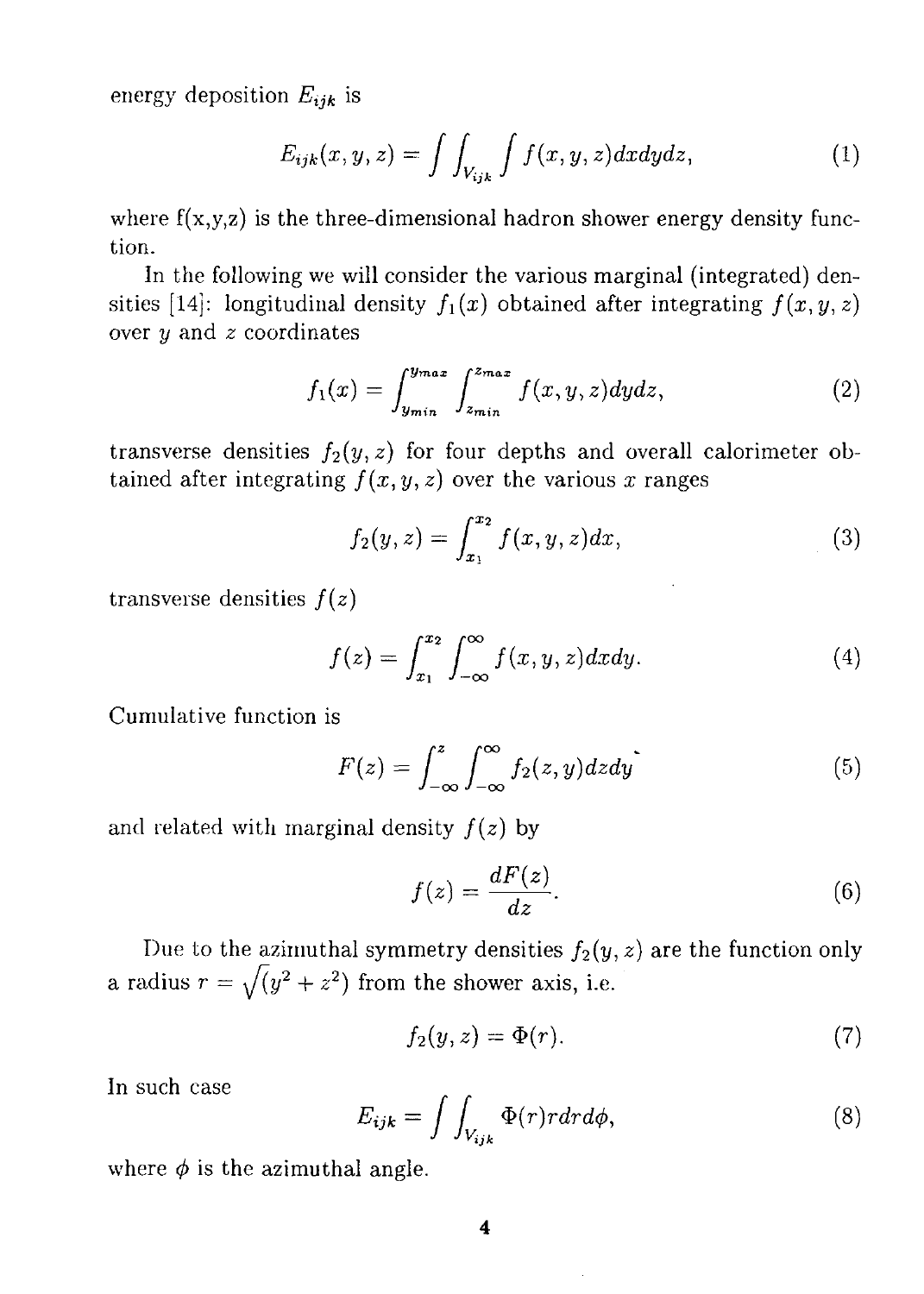There are some methods for extracting of radial density  $\Phi(r)$  from the measured distributions of energy depositions  $E_{ijk}$ .

One method is the unfolding  $\Phi(r)$  from (8). This method was used in the analysis of data from the lead-scintillating fiber Spaghetti Calorimeter [15]. Several analytic forms of  $\Phi(r)$  were tried, but the simplest that describes the energy deposition in cells was a combination of an exponential and a Gaussian:

$$
\Phi(r) = \frac{a_1}{r} e^{-\frac{r}{\lambda_1}} + \frac{a_2}{r} e^{-(\frac{r}{\lambda_2})^2}.
$$
\n(9)

In order to determine the free parameters  $a_i, \lambda_i$  in the expression (9) a  $\chi^2$ minimization fit has been done.

Another method is using the marginal density function  $f(z)$  and its connection with radial density  $\Phi(r)$  [16].

$$
f(z) = 2 \int_{|z|}^{\infty} \frac{\Phi(r)r dr}{\sqrt{(r^2 - z^2)}}.
$$
 (10)

This method was used [16] for extracting of electron shower transverse profile on the basis of the data from *GAMS—*2000 electromagnetic calorimeter [17].

Integral equation (10) can be reduced to the Abelian equation by replacing of variables [18]. We solved equation (10) (see Appendix 1) and obtained

$$
\Phi(r) = -\frac{1}{\pi} \frac{d}{dr^2} \int_{r^2}^{\infty} \frac{f(z)dz^2}{\sqrt{(z^2 - r^2)}}.
$$
\n(11)

The marginal density  $f(z)$  also may be determined by various approaches. One approach is the using of cumulative function  $f(z)$  [16] and differentiation of it according to (6). Another approach is to assume some form of marginal density  $f(z)$ , to derive a formula for energy deposition in tower and to determine parameters of  $f(z)$  by fitting [19].

If the three exponential distribution for parametrization of  $f(z)$  is used [20], [19]:

$$
f(z) = \frac{E_o}{2B} \sum_{i=1}^{3} a_i e^{-\frac{|z|}{\lambda_i}},
$$
\n(12)

then for the energy deposition in a tower  $E(z)$ , the cumulative function  $F(z)$ , for radial density  $\Phi(r)$  we obtain:

$$
E(z) = \int_{z-h/2}^{z+h/2} f(z'-z)dz',
$$
\n(13)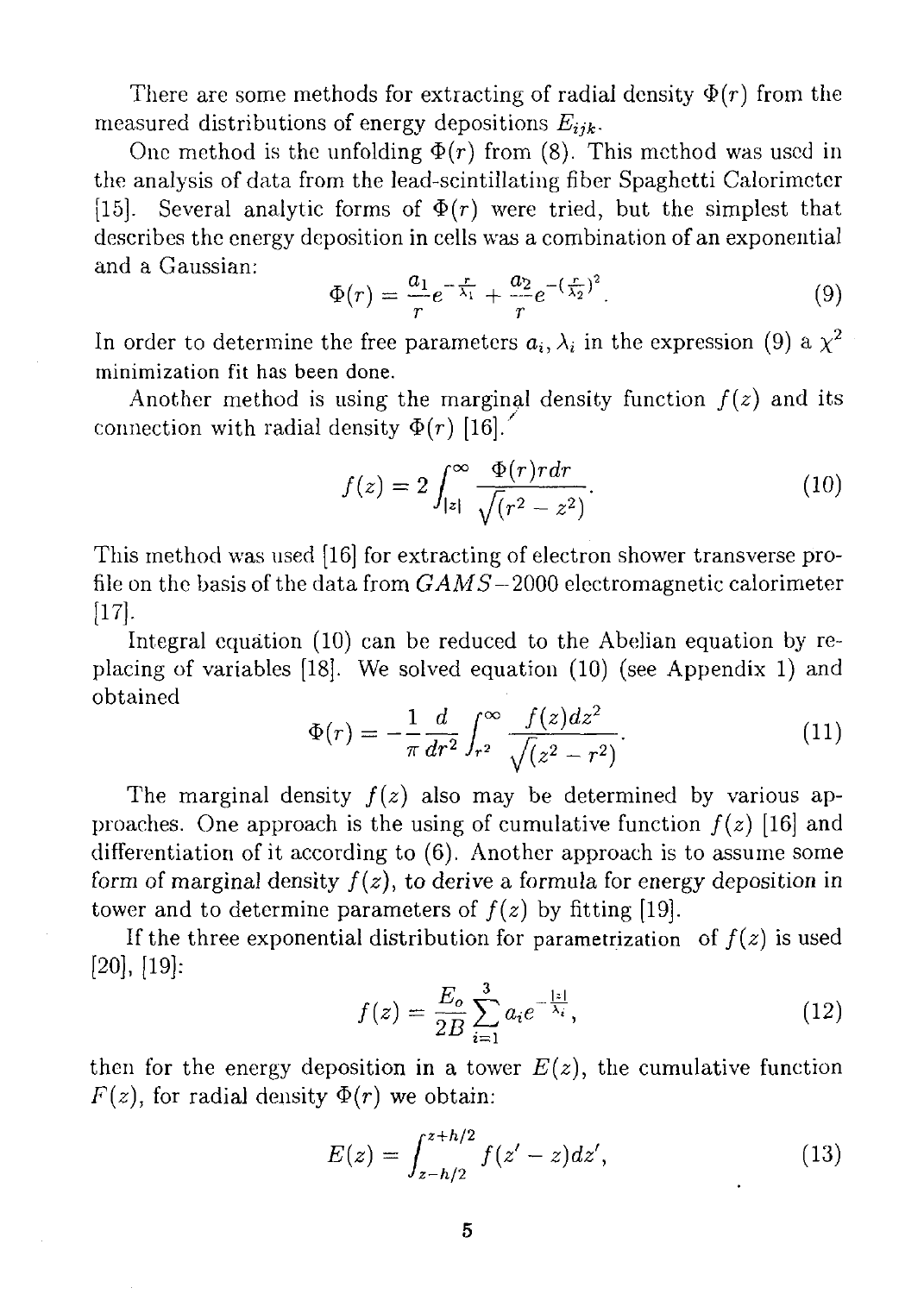$$
E(z) = \frac{E_o}{B} \sum_{i=1}^3 a_i \lambda_i (1 - e^{-\frac{h}{2\lambda_i}} ch(\frac{|z|}{\lambda_i})), \quad \text{for } |z| \leq \frac{h}{2}, \tag{14}
$$

$$
E(z) = \frac{E_0}{B} \sum_{i=1}^3 a_i \lambda_i sh(\frac{h}{2\lambda_i}) \cdot e^{-\frac{|z|}{\lambda_i}}, \quad \text{for } |z| \ge \frac{h}{2}, \quad (15)
$$

$$
F(z_r) = \frac{E_o}{2B} \sum_{i=1}^3 a_i \lambda_i e^{\frac{z_r}{\lambda_i}}, \qquad \text{for } z_r \leq 0,
$$
 (16)

$$
F(z_r) = \frac{E_2}{2} + \frac{E_2}{2B} \sum_{i=1}^3 a_i \lambda_i (1 - e^{-\frac{z_r}{\lambda_i}}), \quad \text{for } z_r \ge 0,
$$
 (17)

$$
\Phi(r) = \frac{E_o}{2B} \sum_{i=1}^{3} \frac{a_i}{\pi \lambda_i} K_0(\frac{r}{\lambda_i}), \qquad (18)
$$

where z is the transverse coordinate of the tower center,  $z<sub>r</sub>$  is the right edge transverse coordinate of the tower in the center, *h* is the front face size of towers along Z axis ( $h = 200$  mm in our case),  $B = \sum_{i=1}^{3} a_i \lambda_i$ ,  $E_o$ ,  $a_i$ ,  $\lambda_i$ are free parameters,  $E_o$  is an energy normalization factor,  $K_0$  is modified Bessel function. Using the condition  $\sum_{i=1}^{3} a_i = 1$  we reduced the number of parameters to six.

The radial containment of shower as a function of  $r$  is

$$
I(r) = \int_0^r \int_0^{2\pi} \Phi(r) r dr d\phi = \frac{E_o}{B} \sum_{i=1}^3 a_i \lambda_i (1 - \frac{r}{\lambda_i} K_1(\frac{r}{\lambda_i})), \qquad (19)
$$

where  $K_1$  is modified Bessel function.

# 4 Results

Using the program TILEMON [21] 30 runs with different impact points of incident particles in the range from  $-36$  to 20 cm contained 320 K events have been analyzed and the various energy deposition spectra have been obtained.

### 4.1 Transverse behaviour of hadron showers

#### **4.1.1 Energy deposition in the towers**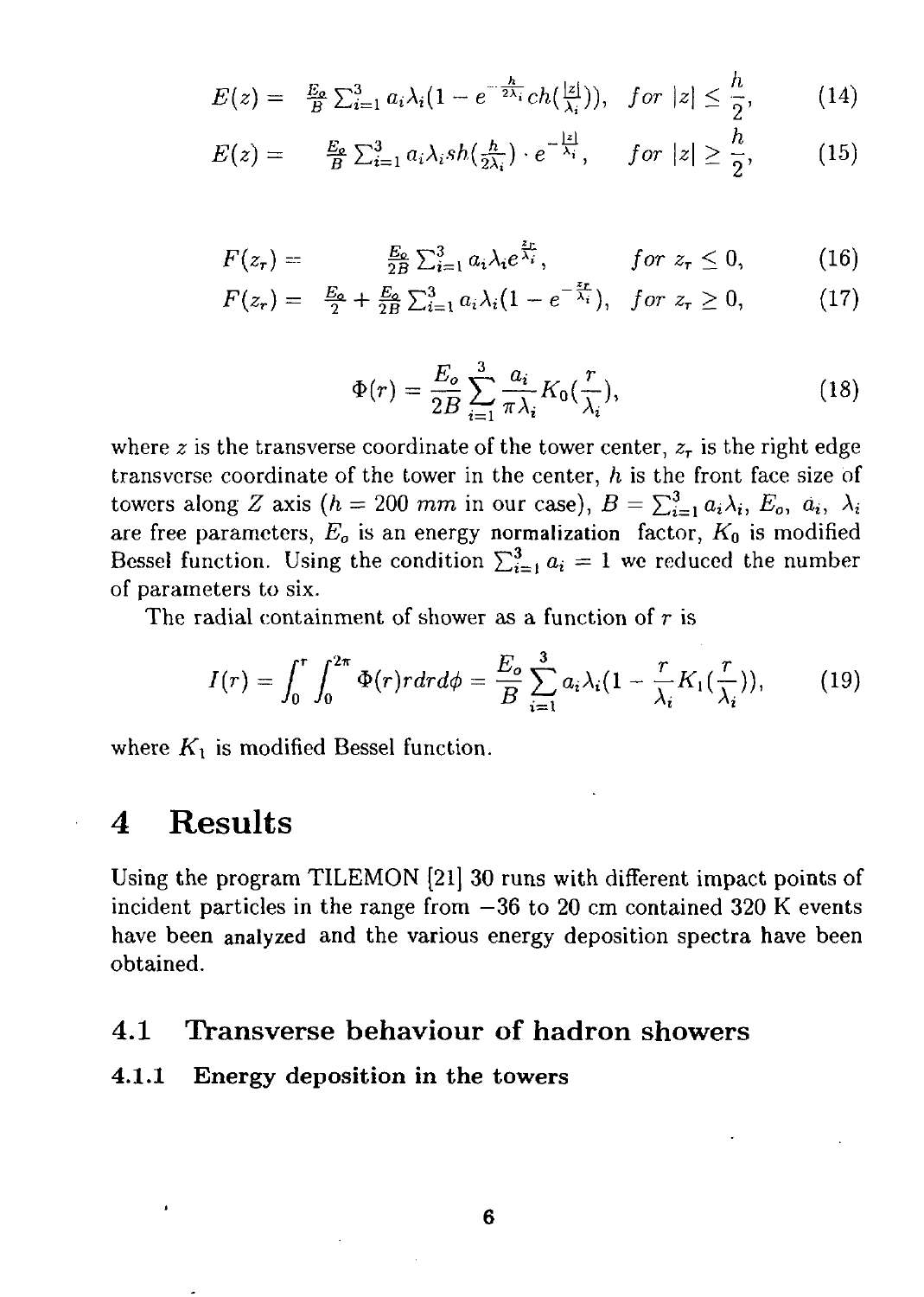Fig. 3 shows the energy depositions into towers for  $1 \div 4$  depths as a function of *z* coordinate of center of tower. Fig. 4 shows the same for overall calorimeter (the sum of histograms presented in Fig. 3). Due to the wide beam scan provided many different beam impact locations with cells and using information from all cells it is succeeded to obtain detailed picture of transverse shower behaviour in calorimeter. The obtained spread of transverse shower dimensions is more than 1000 mm. The energy depositions span a range of three orders of magnitude. It can be seen the flat shoulder at  $|z|$  coordinate less than 100 mm. An immediate turnover occur as soon as *\z\* reached the boundary of the cell. Such picture of transverse shower behaviour was observed in other calorimeters as well [15], [19].

We used these distributions in order to extract the underline marginal density  $f(z)$ . By adding to statistical errors the electronic noise errors of 27 MeV/cell [22], the effective intercalibration error of  $2\%$  [9] and uncertainties of 4%, arising from the nonzero entry angle of the incident beam into the calorimeter, we obtained a good description of these distributions.

The solid curves in Figs. 3 and 4 are the results of fit with equation (15). In compare with [20], [19], where the transverse profiles exists only for distances less than 250 mm, our more extended profiles (up to 650) mm) demand to introduce the third exponential.

The parameters  $a_i$  and  $\lambda_i$  obtained by fitting are listed in Table 1. As can be seen from Table 1 the slopes of exponentials,  $\lambda_i$ , increase and the contribution of the first exponential,  $a_1$ , decrease as shower develop. The obtained values of  $\lambda_1$  and  $\lambda_2$  for overall calorimeter agree well with ones for conventional iron-scintillators calorimeter [20] amount to  $18 \pm 3$  mm and  $57 \pm 4$  mm, respectively.

Table 1: The parameters  $a_i$  and  $\lambda_i$  obtained by fitting the transverse shower profiles for four depths and overall' calorimeter.

|          | $a_1$ | $\lambda_1$ , $mm$ | a <sub>2</sub> | $\lambda_2$ , mm | $a_3$                                                                                                                        | $\lambda_3, \, mm$ |
|----------|-------|--------------------|----------------|------------------|------------------------------------------------------------------------------------------------------------------------------|--------------------|
|          |       |                    |                |                  | $0.88 \pm 0.07$ 17 ± 2 $0.12 \pm 0.07$ 48 ± 14 $0.004 \pm 0.002$ 430 ± 240                                                   |                    |
|          |       |                    |                |                  | $2   0.79 \pm 0.06   25 \pm 2   0.20 \pm 0.06   52 \pm 6   0.014 \pm 0.006   220 \pm 40  $                                   |                    |
| $-3$ $+$ |       |                    |                |                  | $\left[0.69 \pm 0.03\right]$ 32 $\pm$ 8 $\left[0.28 \pm 0.03\right]$ 71 $\pm$ 13 $\left[0.029 \pm 0.005\right]$ 280 $\pm$ 30 |                    |
|          |       |                    |                |                  | $4 \mid 0.41 \pm 0.05$ $51 \pm 10 \mid 0.52 \pm 0.06$ $73 \pm 18 \mid 0.07 \pm 0.03$ $380 \pm 140$                           |                    |
|          |       |                    |                |                  |                                                                                                                              |                    |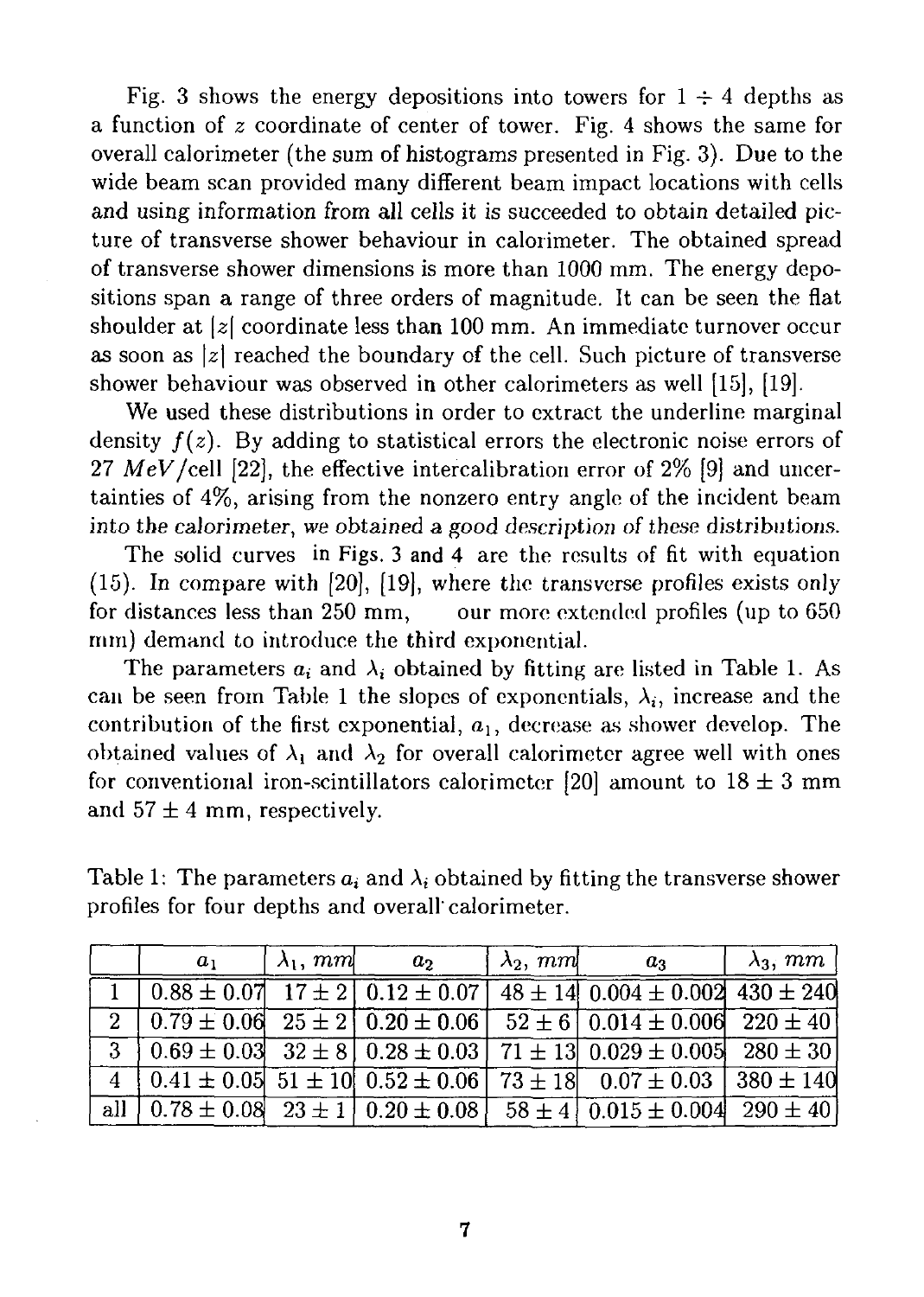

Figure 3: The energy depositions in towers of  $1 \div 4$  depths as a function of *Z* coordinate. Depth 1 — up left, depth 2 — up right, depth 3 — down left, depth  $4$  — down right. Curves are fits of equation (14) and (15) to the data.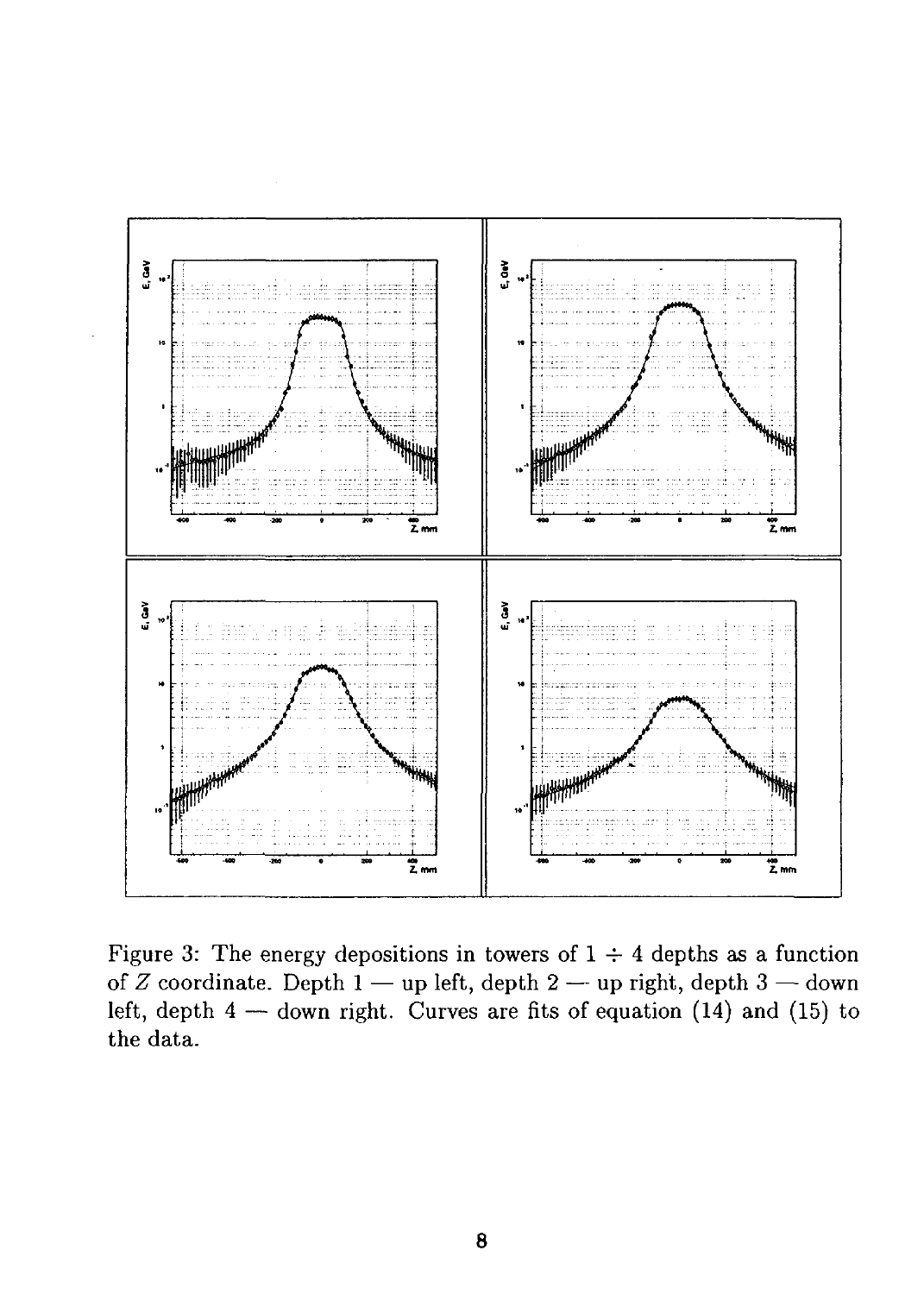

Figure 4: The energy depositions in towers summed overall calorimeter depths as a function of *Z* coordinate. Curve is the result of fit by formula (14) and (15). Open circles are the Monte Carlo predictions (GEANT-FLUKA+GHEISHA) from Table 3.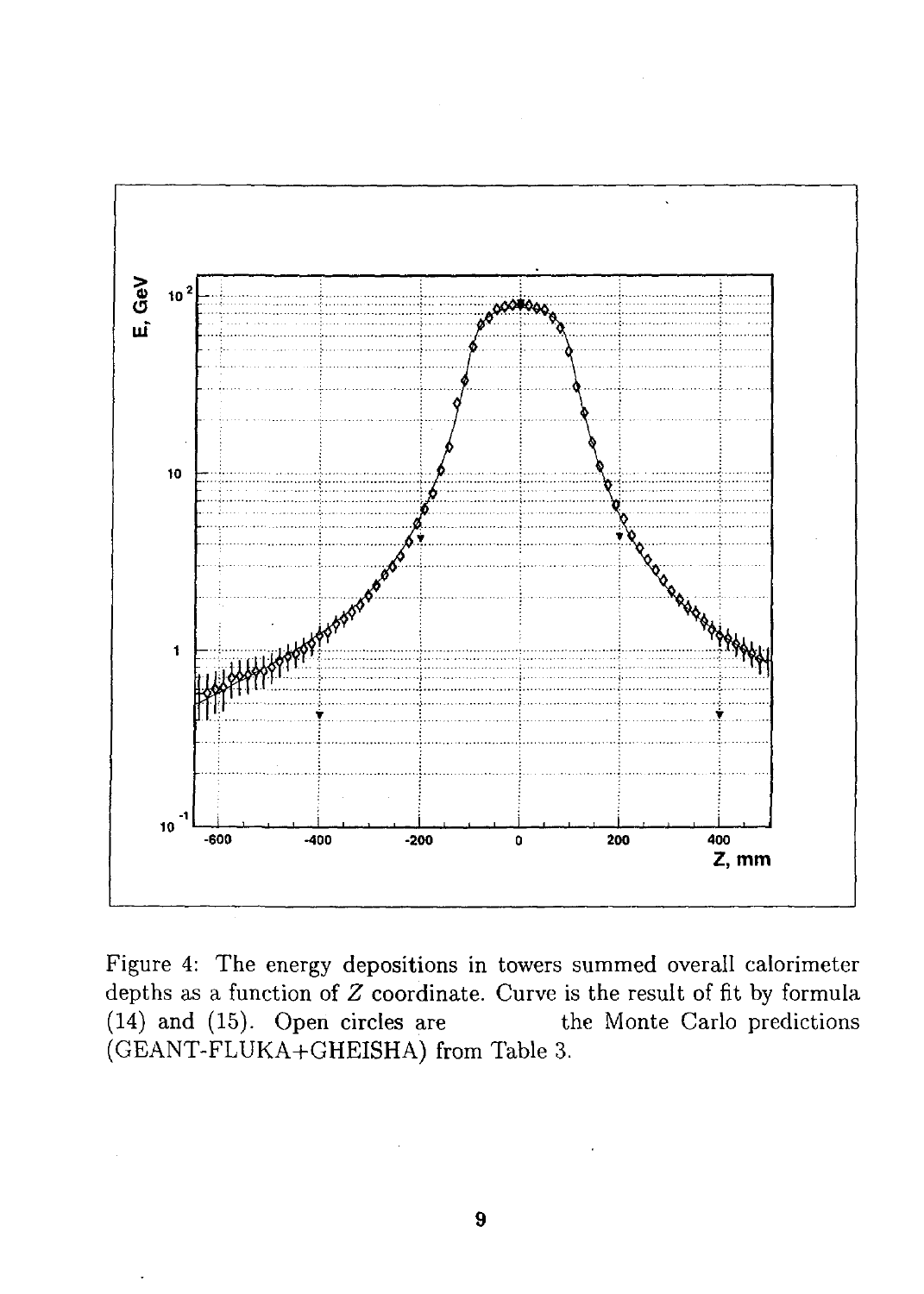The shower depth dependences of the parameters  $a_i$  and  $\lambda_i$  are displayed in Fig. 5. As can be seen they demonstrated a linear behaviour. The curves are fits of linear equations  $a_i = \alpha_i + \beta_i \cdot x$  and  $\lambda_i = \gamma_i + \delta_i \cdot x$ .



Figure 5: The shower depth dependences of the parameters  $a_i$  and  $\lambda_i$ .

The values of parameters  $\alpha_i$ ,  $\beta_i$ ,  $\gamma_i$  and  $\delta_i$  are presented in Table 2. It is interesting that in [1] for the low-density-fine-grained flash chamber calorimeter the linear behaviour of the slope exponential is also observed. In the same time for uranium-scintillator *ZEUS* calorimeter some nonlinear behaviour of slope of halo component measured at 100 *GeV* has been demonstrated at interaction lengths more then  $5 \lambda$  in shower development [23].

Table 2: The values of parameters  $\alpha_i$ ,  $\beta_i$ ,  $\gamma_i$  and  $\delta_i$ .

|       | α.                 | $\beta_i$ , $1/\lambda_{\pi}$     | $\gamma_i$ , $mm$ | $\delta_i$ , mm/ $\lambda_{\pi}$ |
|-------|--------------------|-----------------------------------|-------------------|----------------------------------|
| $a_1$ | $0.99 \pm 0.06$    | $-0.089 \pm 0.015$ $\  \lambda_1$ | $14 \pm 2$        | $6 \pm 1$                        |
| $a_2$ | $0.04 \pm 0.06$    | $0.072 \pm 0.015$                 | $42 \pm 10$       | $6 \pm 4$                        |
| $a_3$ | $-0.001 \pm 0.002$ | $0.008 \pm 0.002$                 | $170 \pm 80$      | $30 \pm 24$                      |

Table 3 presents the Monte-Carlo predictions for hadron shower energy depositions in the modules of TILECAL at centre coordinates of these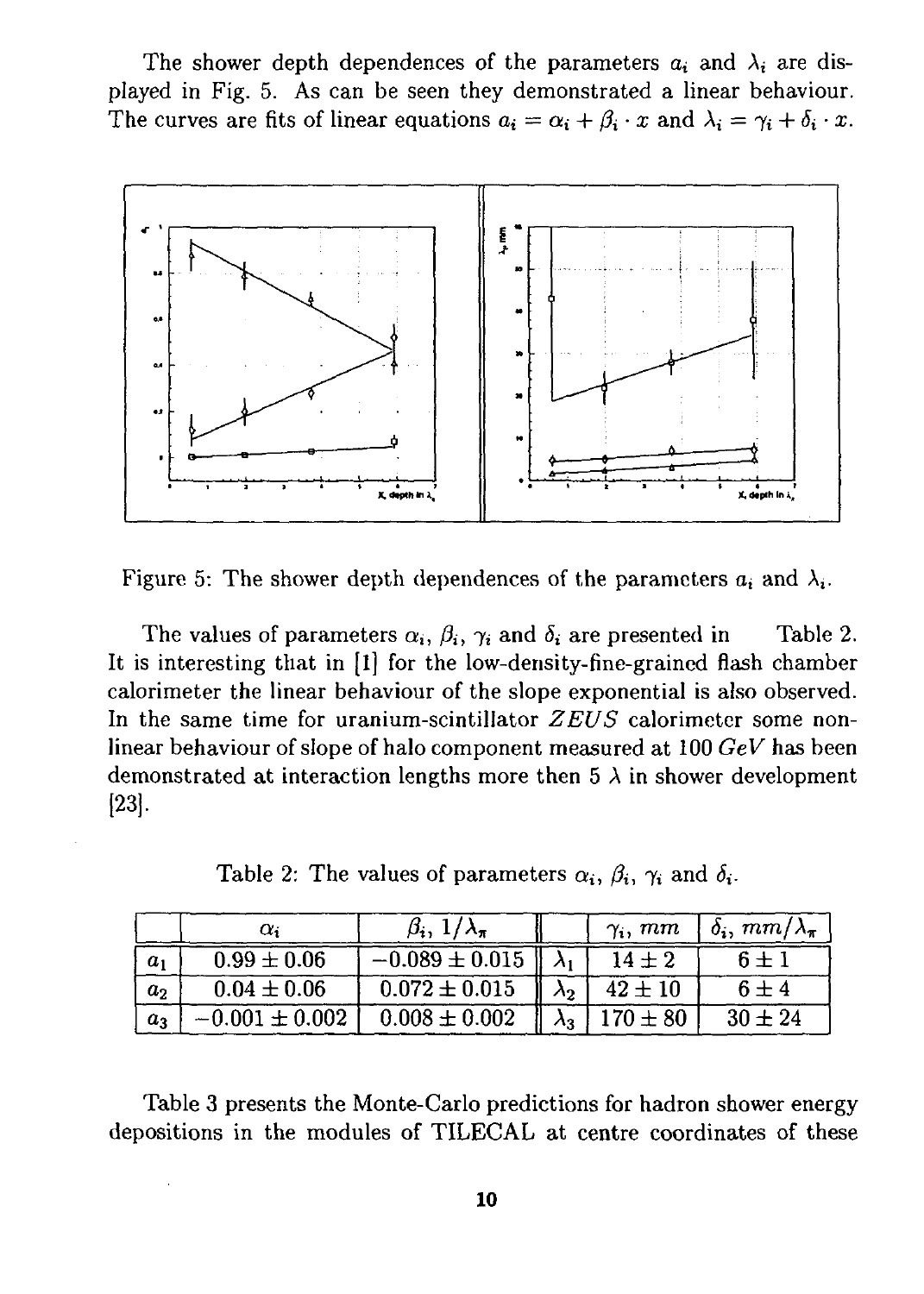modules obtained by using the different hadronic simulation packages interfaced with GEANT [8]. The simulation energy cutoff for neutrons has been set to 1 *MeV.* One can compare our data from Fig. 4 and Monte-Carlo predictions from Table 3 for the same *z* coordinates. Comparison shows worse agreement, with factor  $> 3$ , at distance of  $\pm 400$  mm from shower kernel.

Table 3: The average fractions of the energy fraction of the total energy deposited per module for 100 *GeV* pions obtained by using the different hadronic simulation packages interfaced with GEANT (G).

| Z, mm                                                                                      | $-400$                                                                     | $-200$ |      | 200 | 400                                                       |
|--------------------------------------------------------------------------------------------|----------------------------------------------------------------------------|--------|------|-----|-----------------------------------------------------------|
|                                                                                            |                                                                            |        | E. % |     |                                                           |
| G-FLUKA+GHEISHA $0.43 \pm .02$   $4.3 \pm .1$   $91 \pm 1$   $4.4 \pm .1$   $0.43 \pm .02$ |                                                                            |        |      |     |                                                           |
| G-FLUKA+MICAP                                                                              | $0.20 \pm .01$   $3.2 \pm .1$   $94 \pm 1$   $3.2 \pm .1$   $0.18 \pm .01$ |        |      |     |                                                           |
| <b>G-GHEISHA</b>                                                                           | $0.34 \pm .01$                                                             |        |      |     | $3.2 \pm .1$   $92 \pm 1$   $4.5 \pm .1$   $0.38 \pm .01$ |

#### **4.1.2 Cumulative function**

Similar results were obtained from cumulative function distributions. Cumulative function  $F(z)$  was obtained as follows:

$$
F(z) = \sum_{k=1}^{4} F^{k}(z),
$$
 (20)

where  $F^k(z)$  is the cumulative function for k-depth. For each event  $F^k(z)$ is

$$
F^{k}(z) = \sum_{i=1}^{i_{max}} \sum_{j=1}^{5} E_{ijk},
$$
 (21)

where  $i_{max} = 1, \ldots, 5$  is the last number of tower in sum.

Figs. 6 and 7 (left) present the cumulative functions  $F^k(z)$  for four depths and for overall calorimeter. The curves are fits of equations (17) to the data. The results of the cumulative function fits are less reliable and in the following we will use the results from energy depositions in tower.

The knowledge of the cumulative function allows us to determine directly according to  $(6)$  the marginal density  $f(z)$  without additional assumption about its form. This is demonstrated in Fig. 7 (right) where the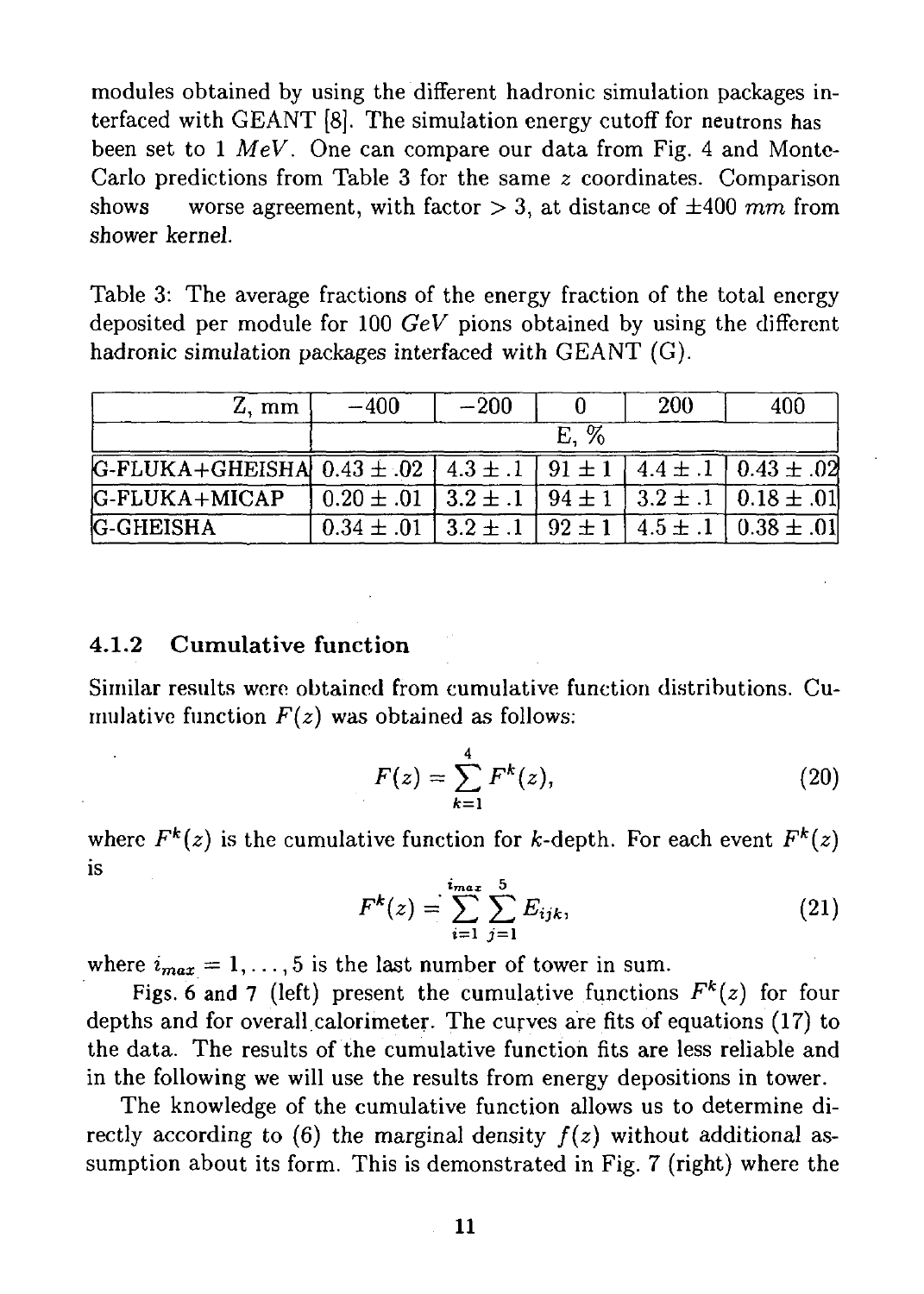

Figure 6: The cumulative functions  $F(z)$  for four depths. Depth 1 — up left, depth 2 — up right, depth 3 — down left, depth 4 — down right. Curves are fits of equations (16) and (17) to the data.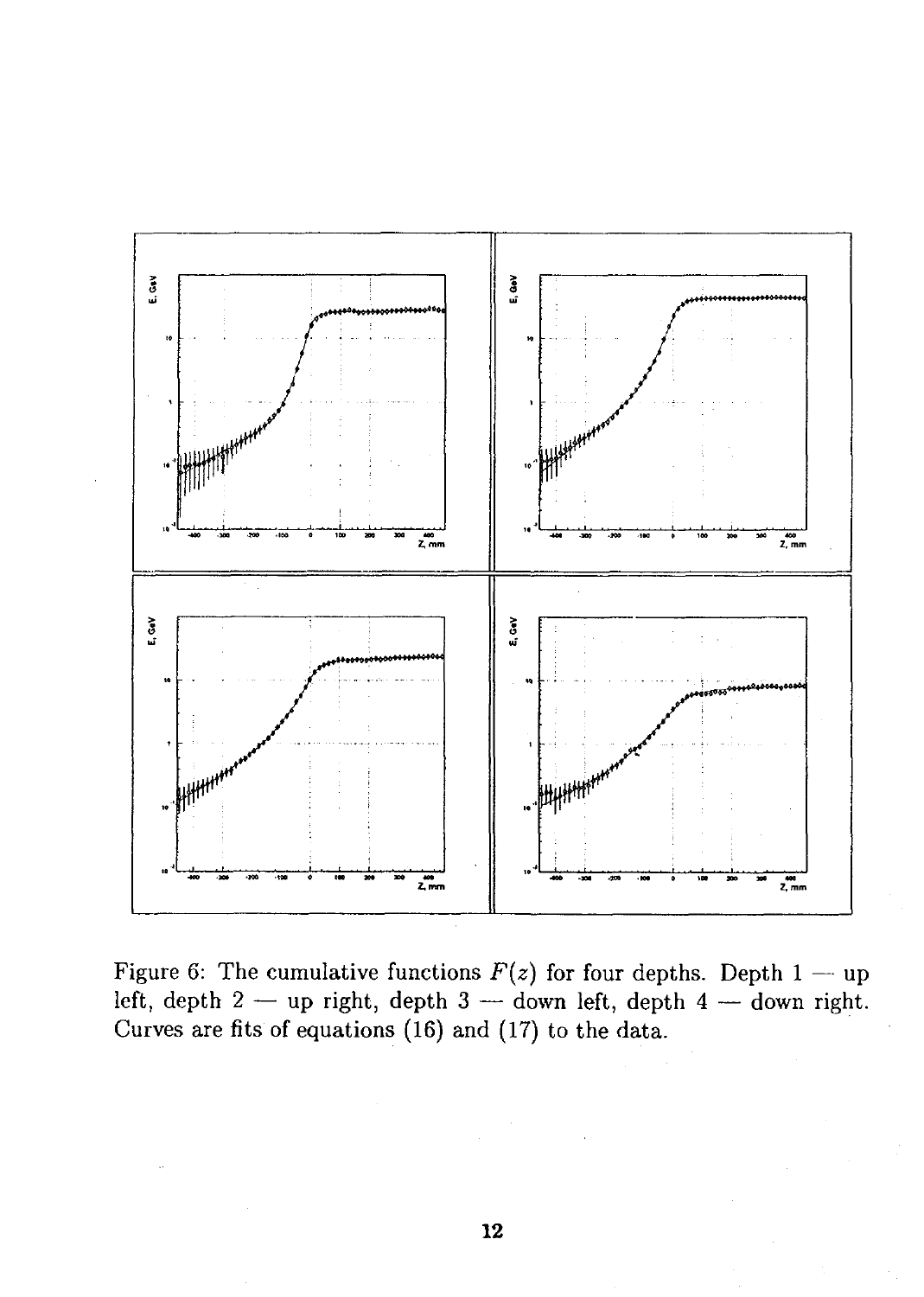

Figure 7: Left: The cumulative function  $f(z)$  for overall calorimeter. Curves are fits of equations (16) and (17) to the data. Right: The marginal density *f(z)* for overall calorimeter.

marginal density  $f(z)$  extracted by the numerical differentiation  $F(z)$  is shown. Overlayed curve is a calculation of the expression (12) with parameters listed in Table 1. This curve well reproduces the such obtained marginal density.

Thus, the marginal densities  $f(z)$  determined by three methods (by using the energy deposition spectrum, the cumulative function and the numerical differentiation of *F(z)* are in reasonable agreement.

#### **4.1.3 Radial hadron shower energy density**

Fig. 8 and Fig. 9 (left) show the radial shower energy density functions,  $\Phi(r)$ , calculated by formula (18) with parameters from Table 1. The contributions of different terms are also shown. The data of SPACAL calorimeter calculated by formula (9) with  $\lambda_1 = 140$  mm and  $\lambda_2 = 42.4$  mm are shown for comparison in Fig. 9 (right). Since in this work the lateral profiles are presented in term of the measured picocoulombs the density  $\Phi(r)$  was transformed into *GeV* energy scale by using the energy deposit constant of 4 *pC/GeV* [15].

As can be seen at general reasonable agreement the curve of SPACAL lies systematically below the TILECAL one beyond 1.5  $\lambda_{\pi}^{eff}$ .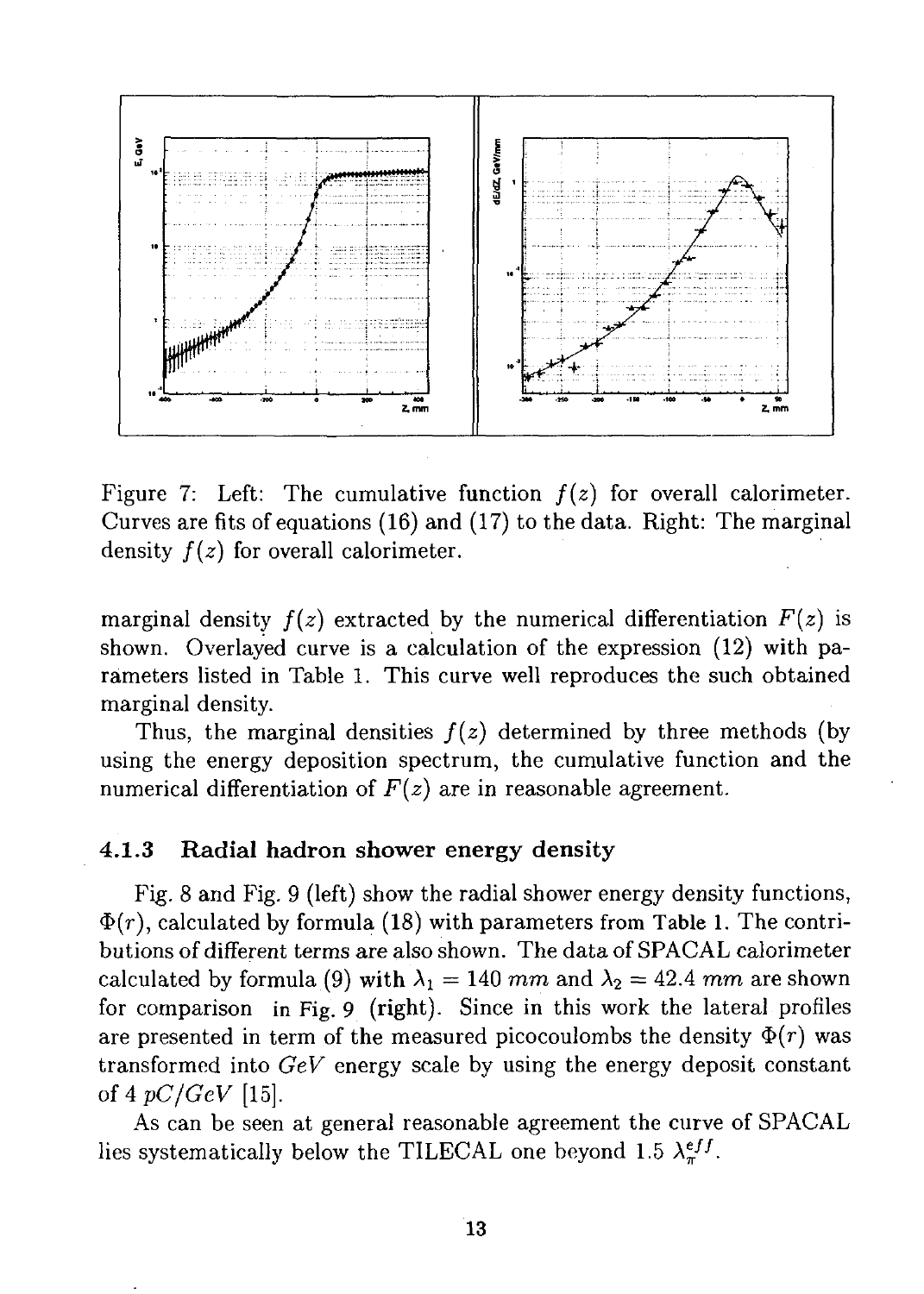

Figure 8: The radial energy density,  $\Phi(r)$ , as a function of r for TILECAL for various depths: solid lines — the energy densities  $\Phi(r)$ , dashed lines the contribution from the first term, dash-dotted lines — the contribution from the second term, dotted lines — the contribution from the third term. Depth 1 — up left, depth 2 — up right, depth 3 — down left, depth 4 down right.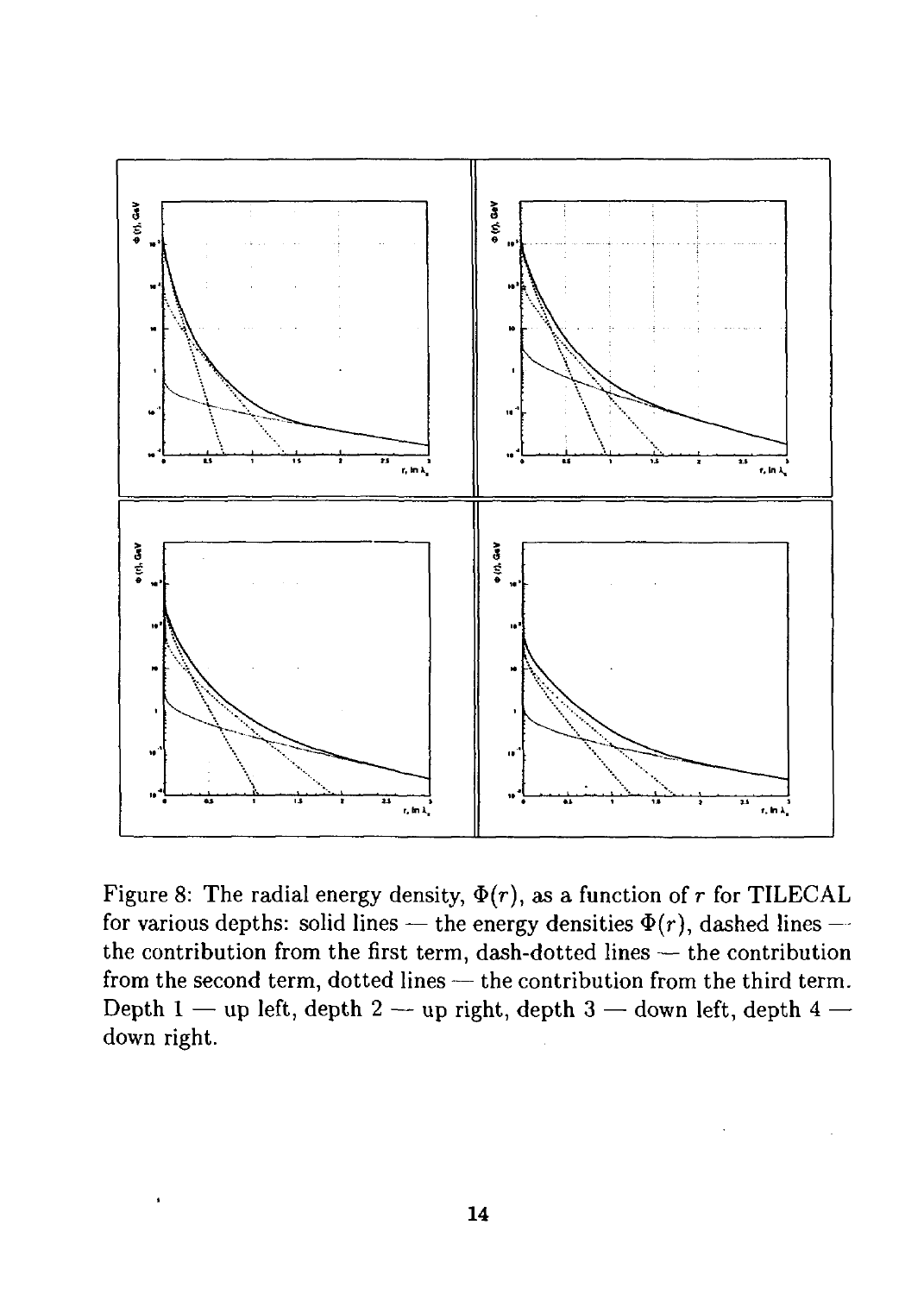

Figure 9: Left: The radial energy density as a function of *r* (in units of  $\lambda_t$ ) for TILECAL (solid line), the contribution to  $\Phi(r)$  from the first term (dashed line), the contribution to  $\Phi(r)$  from the second term (dash-dotted line), the contribution to  $\Phi(r)$  from the third term (dotted line). Right: The comparison of the radial energy densities as a function of *r* (in units of  $\lambda_f$ ) for TILECAL (solid line) and SPACAL (dash-dotted line).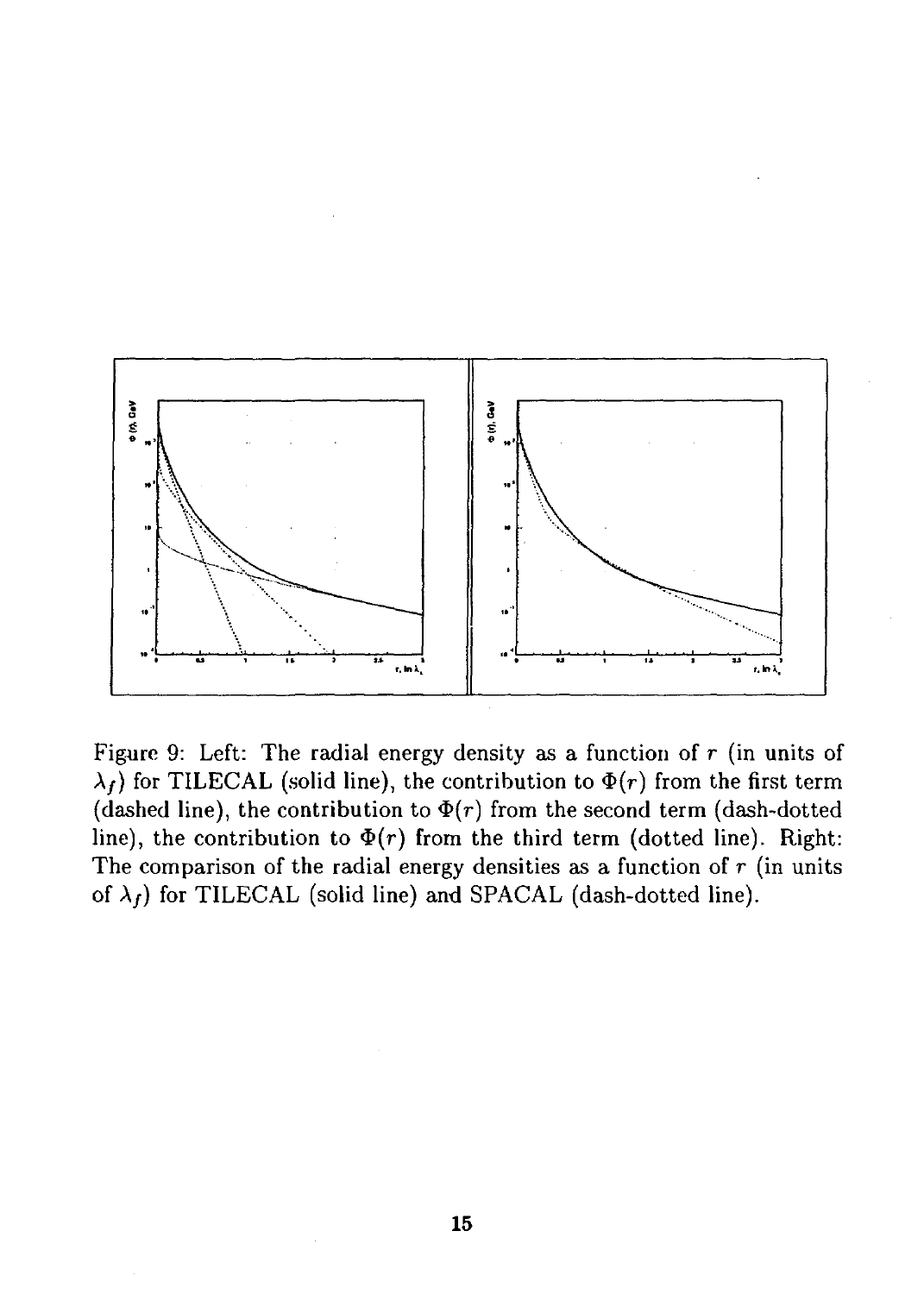

Figure 10: Left: The containment of shower  $I(r)$  (solid line) as a function of radius for overall TILECAL calorimeter. Dash-dotted line — the contribution from first depth, dashed line — the contribution from second depth, thick dotted line — the contribution from third depth, thin dotted line — the contribution from fourth depth. Right: The radii of contained cylinders for given shower containment as a function of depths: black circle  $-90\%$  of containment, black square  $-95\%$ , black triangle  $-99\%$ . The curves are drawn to guide the eye.

One of the important questions concerns the shower transverse dimensions and its longitudinal development.

The parametrization of the radial density function,  $\Phi(r)$ , has been integrated to yield the shower containment as a function of radius, *I(r).* Fig. 10 (left) shows the transverse containment of the pion shower,  $I(r)$ , as a function of r for four depths and overall calorimeter.

In Table 4 and Fig. 10 (right) the radii of cylinders for given shower containment (90%, 95%, 99%) extracted from Fig. 10 (left) as a function of depth are shown. Solid lines are the linear fit to the data. As can be seen these containment radii increase linearly with the depth. The linear increase of 95% depth is also observed for Fe-scintillator calorimeter at 50 and 140 *GeV* [29]. For overall TILECAL calorimeter the 99% containment radius is equal to  $1.7 \pm 0.1$   $\lambda_{\pi}^{eff}$ . In the last row of this Table the corresponding data for SPACAL calorimeter for 80  $GeV \pi$ -mesons are given (a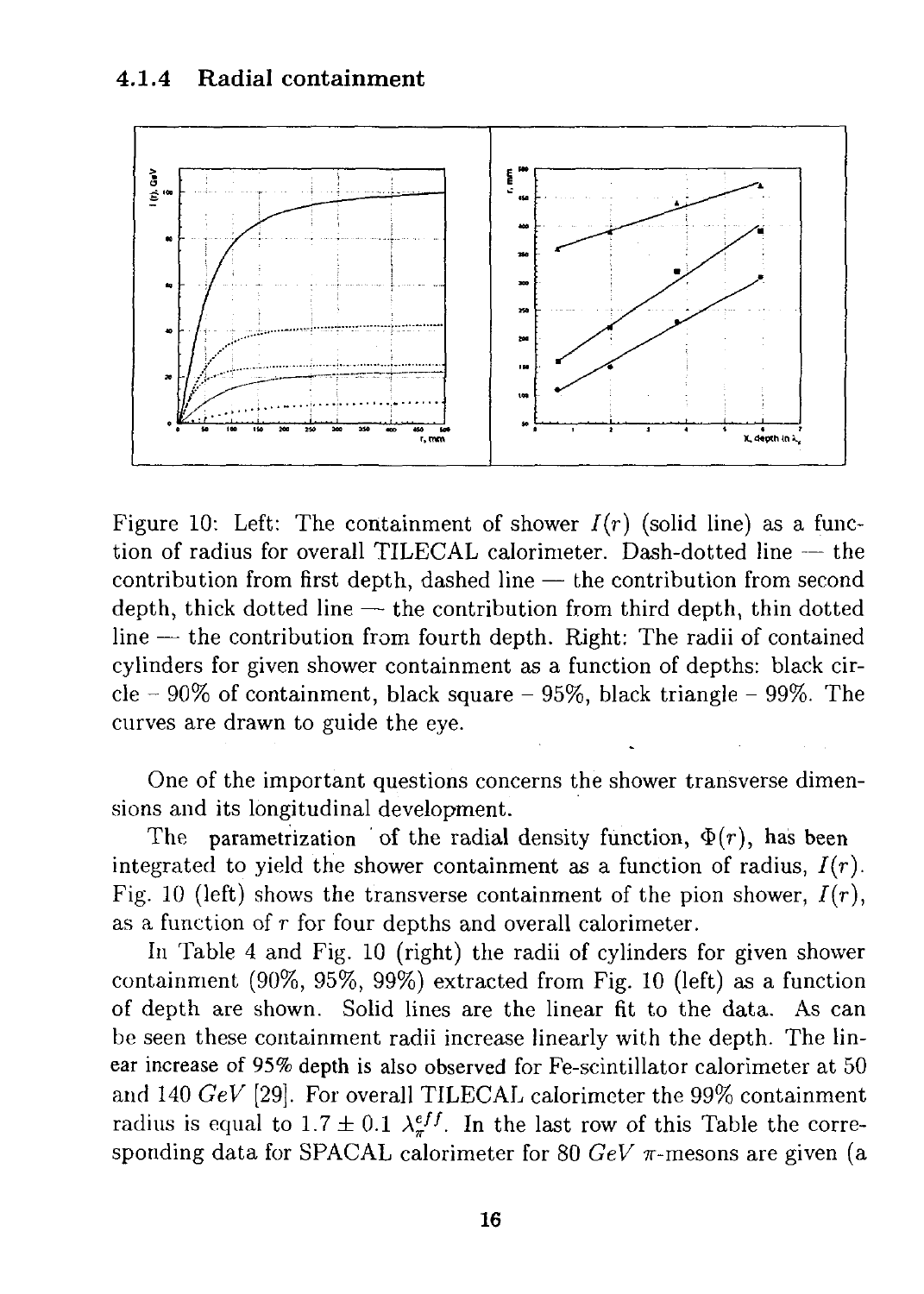Table 4: The radii of contained cylinders for given shower containment for TILECAL (for various depths and overall) and SPACAL (overall) calorimeters.

| Calorimeter   | x in $\lambda_{\tau}^{Fe}$ |          | $r$ , in $\bar{\lambda}^{eff}_{\pi}$ |        |
|---------------|----------------------------|----------|--------------------------------------|--------|
|               |                            | $90\%$   | $95\%$                               | $99\%$ |
| TILECAL       | 0.59                       | 0.44     | 0.64                                 | 1.43   |
|               | $\overline{1.97}$          | 0.60     | 0.88                                 | 1.55   |
|               | 3.74                       | 0.92     | 1.27                                 | 1.75   |
|               | 5.92                       | 1.24     | 1.55                                 | 1.87   |
|               | overall                    | 0.72     | 1.04                                 | 1.67   |
| <b>SPACAL</b> | overall                    | $0.86\,$ | 1.19                                 | 1.72   |

pions grid scan at an angle of *2°* with respect to fiber direction). Note that in the case of Pb-scintillator calorimeter SPACAL, having the same  $\lambda_{\pi}^{eff}$ (see Table 7 in Appendix 2), the shower containment radii are similar to obtained for iron-scintillator calorimeter TILECAL.

It is interesting to note that it is mistaken to consider as the measure of the transverse shower containment the one obtained from the marginal density  $f(z)$  or the energy depositions in strips as have been made in [1]. In this work for 99% containment the value of 1.2  $\lambda$ <sup>*t*</sup> has been obtained and the conclusion has been made that "their result is consistent with the "rule of thumb" that a shower is contained within a cylinder of radius equal to the interaction length of a calorimeter material [24]". But it is showed by our and SPACAL measurements that the value of radius of 99% contained shower cylinder amounts to about two interaction length. Reduced value of this radius obtained from  $f(z)$  is due to that according to (10) represents the integrated function  $\Phi(r)$ . In our case if we will use as a measure of shower containment the half-width of integrated  $f(z)$  estimated from  $F(z)$  in Fig. 7 (left) we obtain the value of 300 mm or 1.2  $\lambda \xi^{ff}$  that agrees with [1].

### 4.2 Longitudinal Profile

Here we are concerned with the differential deposition of energy  $\Delta E/\Delta x$  as a function of *x,* the distance along the shower axis. In Table 5 the average energy shower depositions in various depths, *Eo,* the normalized to one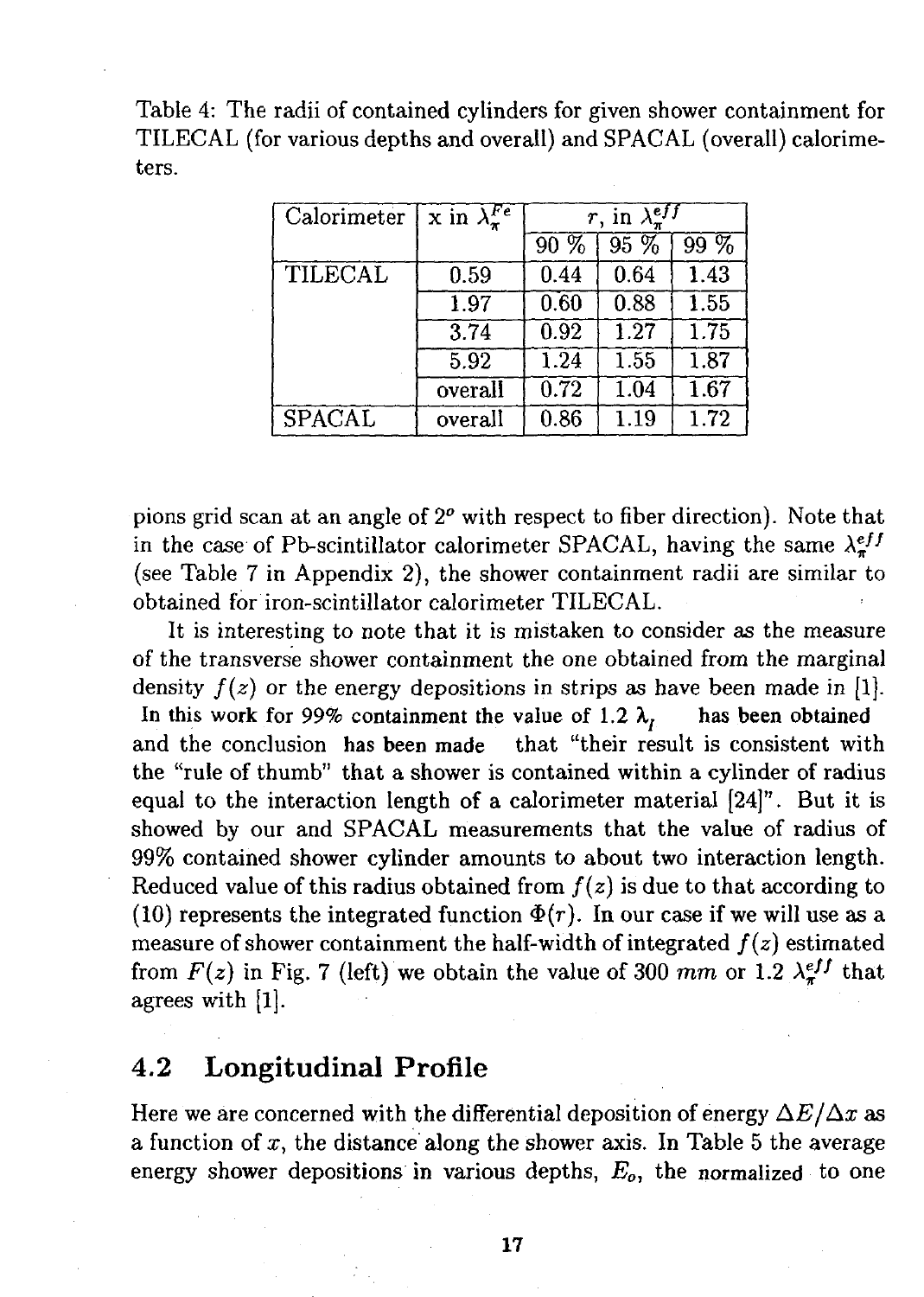interaction length  $\lambda_{\pi}^{Fe}$  energy depositions,  $\Delta E/\Delta x$ , the lengths of depths,  $L$ , the effective iron lengths of depths,  $L_{eff}$ , the lengths of depths in units of  $\lambda_{\pi}^{Fe}$ , the centers of depth intervals in units of  $\lambda_{\pi}^{Fe}$ , x, are given. In these calculations the value of  $\lambda_{\pi}^{Fe} = 207$  mm has been used (see Appendix 3).

| x in $\lambda_{\pi}^{Fe}$ | $\overline{\Delta x}$ in $\lambda_{\pi}^{Fe}$ | $L.~\mathrm{mm}$ |     | $L_{Fe}$ , mm $\mid E_o$ , $GeV$ | $\Delta E/\Delta x$ , GeV |
|---------------------------|-----------------------------------------------|------------------|-----|----------------------------------|---------------------------|
| 0.59                      | 1.18                                          | 300              | 245 | $25.5 \pm 0.3$                   | $21.6 \pm 0.3$            |
| 1.97                      | 1.58                                          | 400              | 327 | $43.6 \pm 0.2$                   | $27.6 \pm 0.1$            |
| 3.74                      | 1.97                                          | 500              | 408 | $22.4 \pm 0.1$                   | $11.2 \pm 0.1$            |
| 5.92                      | 2.37                                          | 600              | 490 | $8.5 \pm 0.5$                    | $3.6 \pm 0.2$             |

Table 5: Average energy shower depositions in various depths.

In Fig. 11 our quantities  $\Delta E/\Delta x$  (open circle) together with the data of [25] (open triangles) and Monte Carlo predictions *(GEANT - FLUKA + MICAP,* diamonds) [8] are shown. The agreement is observed. So, as to longitudinal energy deposition our calorimeter with longitudinal orientation of the scintillating tiles agrees with the one for a conventional iron-scintillator calorimeters.

#### 4.3 "Electromagnetic" fraction of a hadronic shower

The lateral shower profile information may be used for determination of the average fraction of energy going into *n°* production in a hadronic shower,  $f_{\pi^o}$  [15]. Following [15] we assume that the "electromagnetic" part of hadronic shower is the prominent central core, i.e. in our case the first term. The integrated contribution from this term is  $f_{\pi^o} = (55 \pm 3)\%$ . This value may be compared with the one of 56% as simulated by *CALOR* for our calorimeter [8], the one of 59% as simulated by *CALOR* for iron calorimeter [26] and the one of 54% as obtained by using the lead-scintillating fiber *SPACAL* calorimeter [15].

The observed  $\pi^o$  fraction,  $f_{\pi^o}$ , is related to the intrinsic actual fraction,  $f'_{\pi^o}$ , by the relation [27], [28]:

$$
f_{\pi^o} = \frac{e/h \cdot f'_{\pi^o}}{(e/h - 1) \cdot f'_{\pi^o} + 1}.
$$
 (22)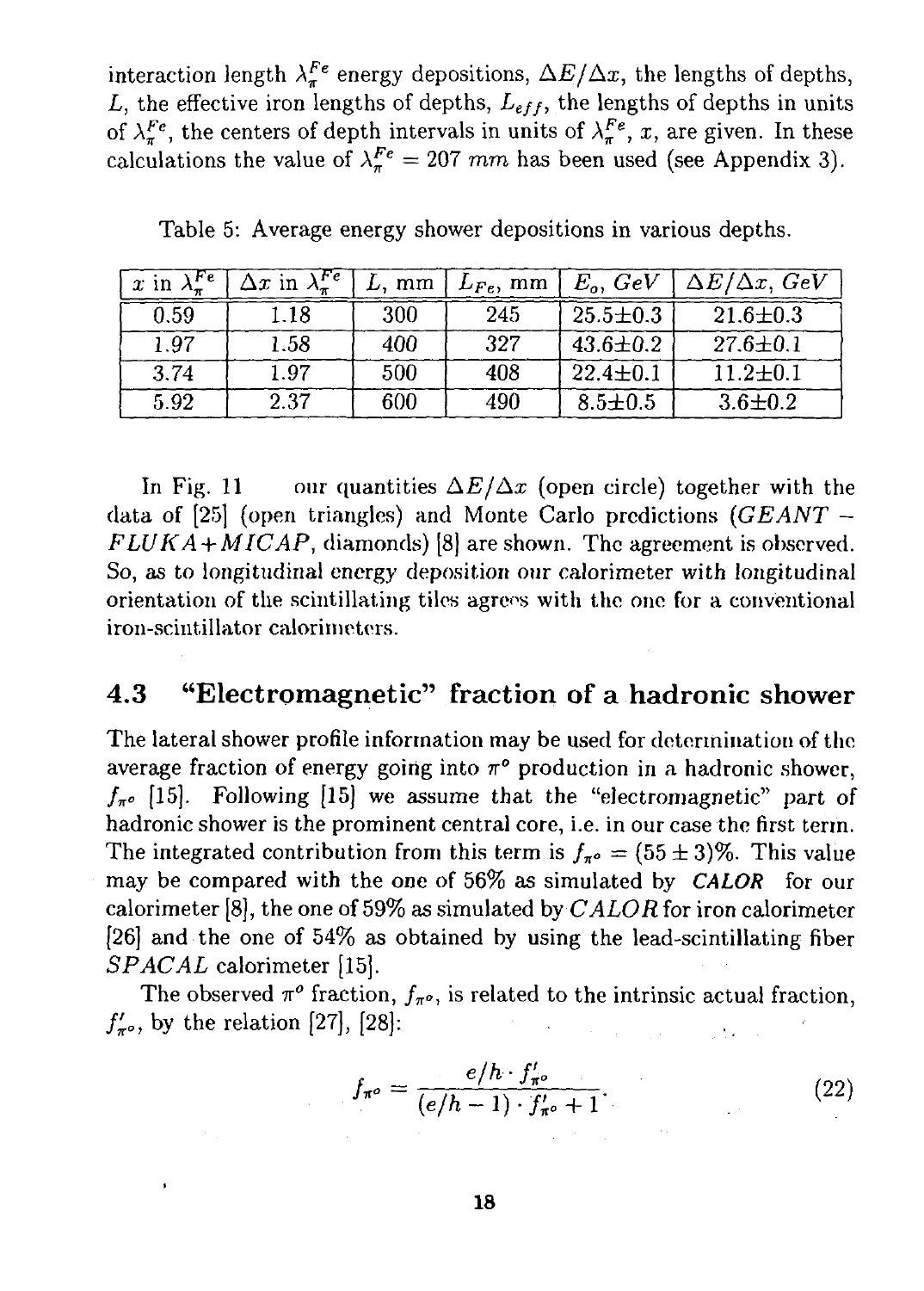

Figure 11: Left: Longitudinal profile as a .function of longitudinal coordinate x in units  $\lambda_{\pi}^{Fe}$ . Open circle - our data, open triangle - data for conventional calorimeter, diamond - Monte Carlo prediction. Right: The fractions of the "electromagnetic" parts of showers in various depths as a function of *x.*

There are two analytic forms for the intrinsic  $\pi^o$  fraction suggested by Groom [27]

$$
f'_{\pi^o} = 1 - \left(\frac{E}{E'_o}\right)^{(m-1)}
$$
 (23)

and Wigmans [28]

$$
f'_{\pi^{\circ}} = k \cdot ln(\frac{E}{E'_{o}}), \qquad (24)
$$

where  $E'_{\rho} = 1$   $GeV$ ,  $m = 0.85$ ,  $k = 0.11$ . We calculated the values of  $f_{\pi^{\rho}}$ using a value of  $e/h = 1.23$  for our calorimeter at  $\Theta = 10^{\circ}$  [12] and obtained the values of  $f_{\pi^o}$  are equal to 55% and 56% for Groom and Wigmans parametrizations of  $f'_{\pi^o}$ , respectively. Thus, our measured value of  $f_{\pi^o}$ agrees well with the experimental one [15] and Monte Carlo calculation [26] and with our calculations.

The determined contributions of parts for various depths give the possibility to obtain the fractions of "electromagnetic" and "hadronic" parts of hadronic showers in various stages of longitudinal development of showers.

Fig. 11 (right) shows the corresponding results. As can be seen as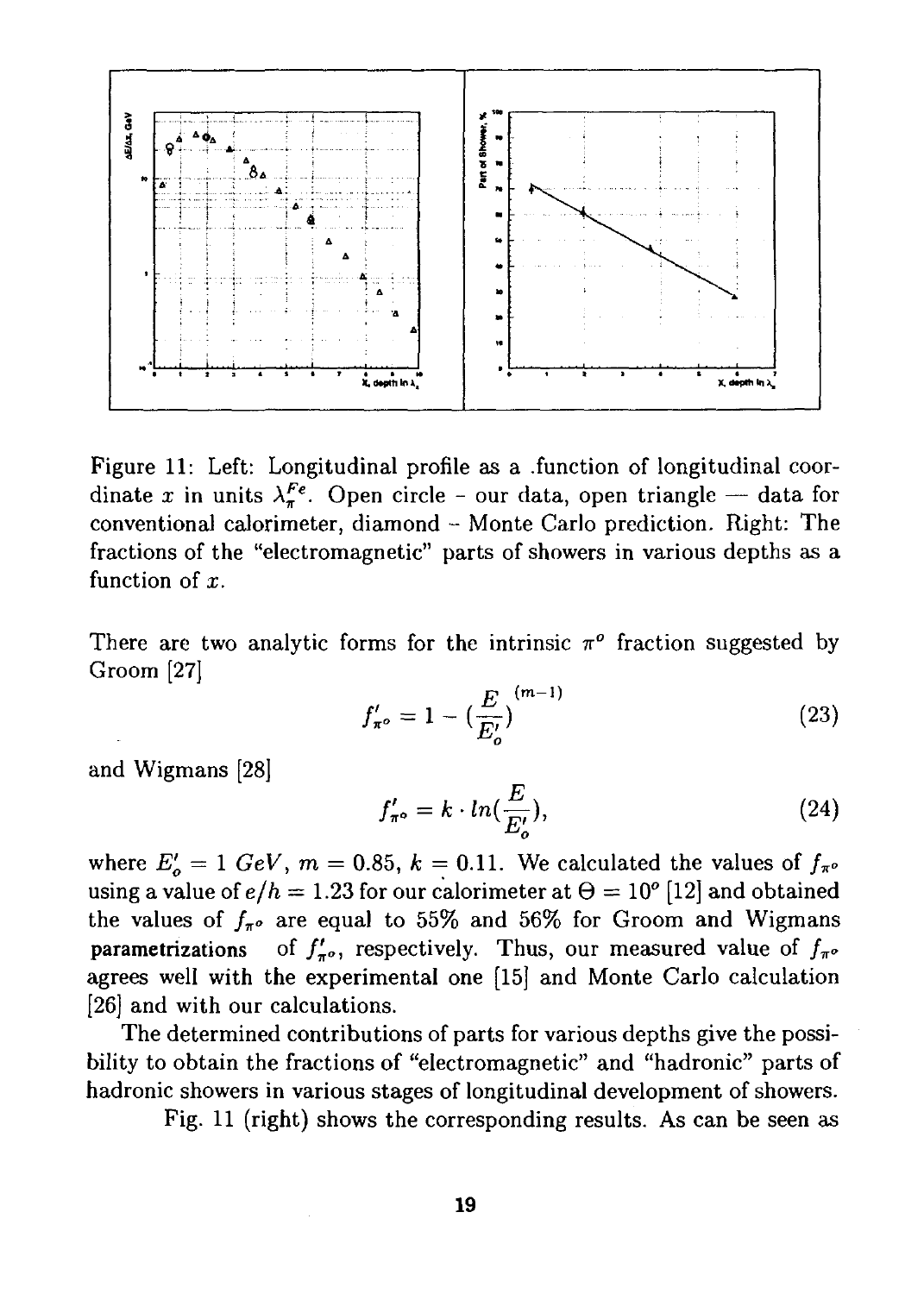shower developed the "electromagnetic" fraction decreases. This is natural since the shower energy exhausts and as a result  $\pi^o$  production decreases. The best fit to these data is  $f_{em} = (76 \pm 2) - (8.1 \pm 0.4) \cdot x$ .

# 5 Conclusions

We have investigated the hadronic shower longitudinal and lateral profiles on the basis of 100 GeV pion beam data at incidence angle  $\Theta = 10^{\circ}$  at impact points  $Z$  in the range from  $-36$  to 20 cm.

- Some useful formulae for investigating of lateral profiles have been derived:
	- the integral expression (11) for radial density  $\Phi(r)$  as a function of marginal density *f(z),*
	- the formula (18) for radial density  $\Phi(r)$  and the formula (16) and (17) for cumulative function  $F(z)$  in case of three exponential form of  $f(z)$  (12).
- We have obtained for four depths and for overall calorimeter:
	- the energy depositions in towers,  $E(z)$ ;
	- the cumulative functions,  $F(z)$ ;
	- *-* the marginal transversal densities,  $f(z)$ ;
	- $-$  the underlying radial energy densities,  $\Phi(r)$ ;
	- the containment of a shower as a function of radius,  $I(r)$ ;
	- the radii of cylinders for given shower containment;
	- the fractions of "electromagnetic" part of a shower;
	- the differential longitudinal energy deposition  $\Delta E/\Delta x$ ;
	- *-* the three-dimensional hadronic shower parametrization.

We have compared our data with relevant data for conventional ironscintillator calorimeters, SPACAL lead-scintillating fiber calorimeter and Monte Carlo calculations. Our longitudinal profile agree with the ones for a conventional iron-scintillator calorimeters and Monte Carlo prediction. Our lateral profile is not agree with the Monte Carlo prediction.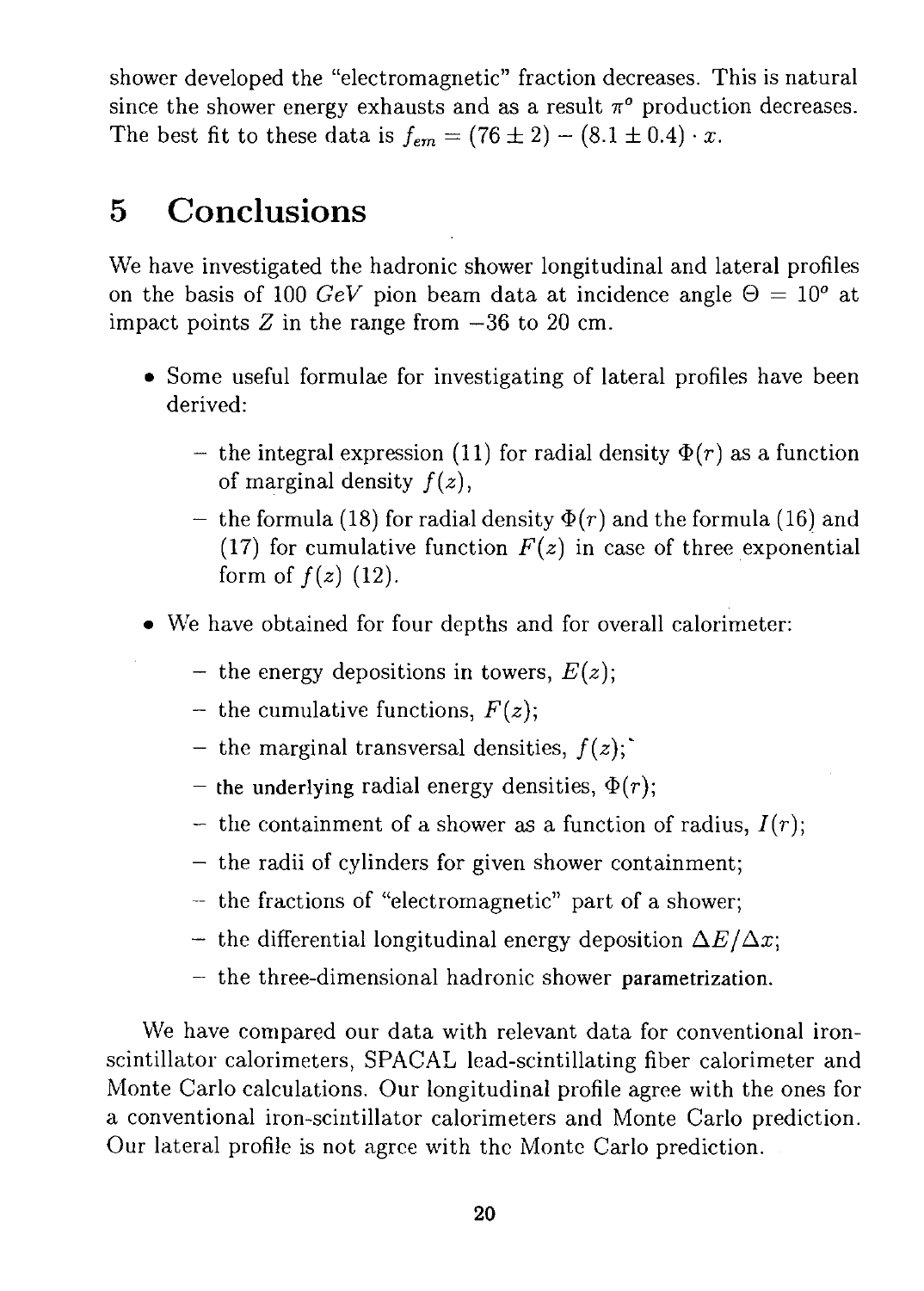The three-dimensional hadronic shower parametrization for iron-scintillator calorimeter has been obtained. This parametrization is important in fast Monte Carlo simulation for ATLAS calorimetry.

## 6 Appendix 1

#### Solution of Abelian equation

It is stated above that the marginal density distribution  $f(z)$  is connected with the radial energy density  $\Phi(r)$  by relation (10). This integral equation can be reduced to the Abelian equation [18]. Here we show how to solve the equation (10) and to obtain the expression (11). Let  $\xi = r^2$ and  $\eta = z^2$  so that the equation (10) becomes

$$
f(\sqrt{\eta}) = \int_{\eta}^{\infty} \frac{\Phi(\sqrt{\xi}), d\xi}{\sqrt{(\xi - \eta)}}.
$$
 (25)

If we multiply (25) on  $\sqrt{\eta - \alpha}$  and obtained product integrate over  $d\eta$ in limits  $[\alpha, \infty]$  then

$$
I = \int_{\alpha}^{\infty} \frac{f(\sqrt{\eta})}{\sqrt{\eta - \alpha}} d\eta \tag{26}
$$

Using the following relation

$$
\int_{\alpha}^{\infty} d\eta \int_{\eta}^{\infty} d\xi \dots = \int_{\alpha}^{\infty} d\xi \int_{\alpha}^{\xi} d\eta \dots \tag{27}
$$

we get

$$
I = \int_0^\infty \Phi(\sqrt{\xi}) d\xi \int_\alpha^\xi \frac{d\eta}{\sqrt{(\xi - \eta)(\eta - \alpha)}} \qquad (28)
$$

We should be able to use the fact that

$$
\int_{\alpha}^{\xi} \frac{d\eta}{\sqrt{(\xi - \eta)(\eta - \alpha)}} = \pi \tag{29}
$$

and write ^

$$
I = \pi \int_{\alpha}^{\infty} \Phi(\sqrt{\xi}) d\xi.
$$
 (30)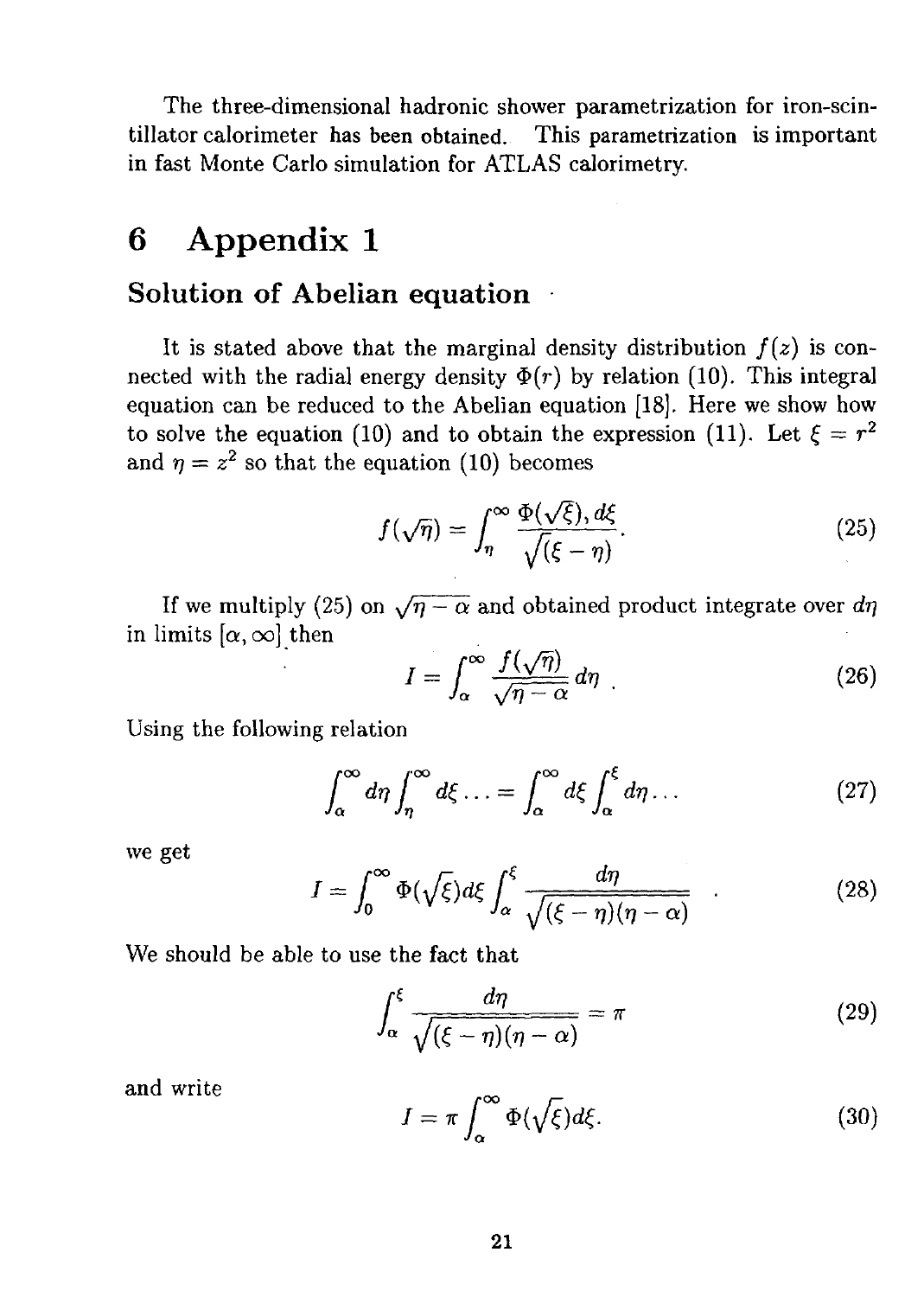Let us return to former variables z, r and  $\alpha = r^2$ . Then (26) and (30) modified into

$$
\int_{r}^{\infty} \frac{zf(z)}{\sqrt{z^2 - r^2}} dz = \pi \int_{r}^{\infty} \Phi(r) r dr.
$$
 (31)

Differentiating equation  $(31)$  over r we get

$$
\Phi(r) = -\frac{1}{\pi} \frac{d}{dr^2} \int_{r^2}^{\infty} \frac{f(z)dz^2}{\sqrt{(z^2 - r^2)}}.
$$
\n(32)

# 7 Appendix 2

### The effective nuclear interaction length, the effective radiation length and the effective Moliere radius

In reality our calorimeter represents itself the complex structure of various materials and it is necessary to know the effective nuclear interaction length  $(\lambda^{eff})$ , the effective radiation length  $(X_o^{eff})$  and the effective Moliere radius  $(R_M^{eff})$ .

We calculated these quantities for our calorimeter. For calculating  $\lambda^{eff}$ and  $X_c^{eff}$  we used the algorithm suggested in [10] so,

$$
\lambda^{eff} = \frac{x_{Fe} + x_{Sc} + x_{W} + x_{A}}{x_{Fe}/\lambda_{Fe} + x_{Sc}/\lambda_{Sc} + x_{W}/\lambda_{W} + x_{A}/\lambda_{A}},
$$
(33)

where  $x_{Fe}$ ,  $x_{Sc}$ ,  $x_W$ ,  $x_A$  are the volume fractions of the respective materials (Fe, scintillator, wrapping, air) in a period of 18 mm thick of the calorimeter,  $\lambda_i$  are the corresponding interaction length.

The effective radiation length,  $X_o^{eff}$ , was also calculated by the formula (33) replacing the corresponding  $\lambda_i$  values by  $X_{o,i}$  values. The Moliere radius is equal [14]

$$
R_M = X_o E_s / E_c \tag{34}
$$

and for a mixture of compound

$$
\frac{1}{R_M} = \frac{1}{E_s} \sum_j \frac{x_j E_c^j}{X_o^j},\tag{35}
$$

where  $x_j$  are the fraction by weight,  $E_s = 21.2 \; MeV$  is the scale energy,  $E_{c,i}$  are the critical energy. Critical energy for the chemical elements with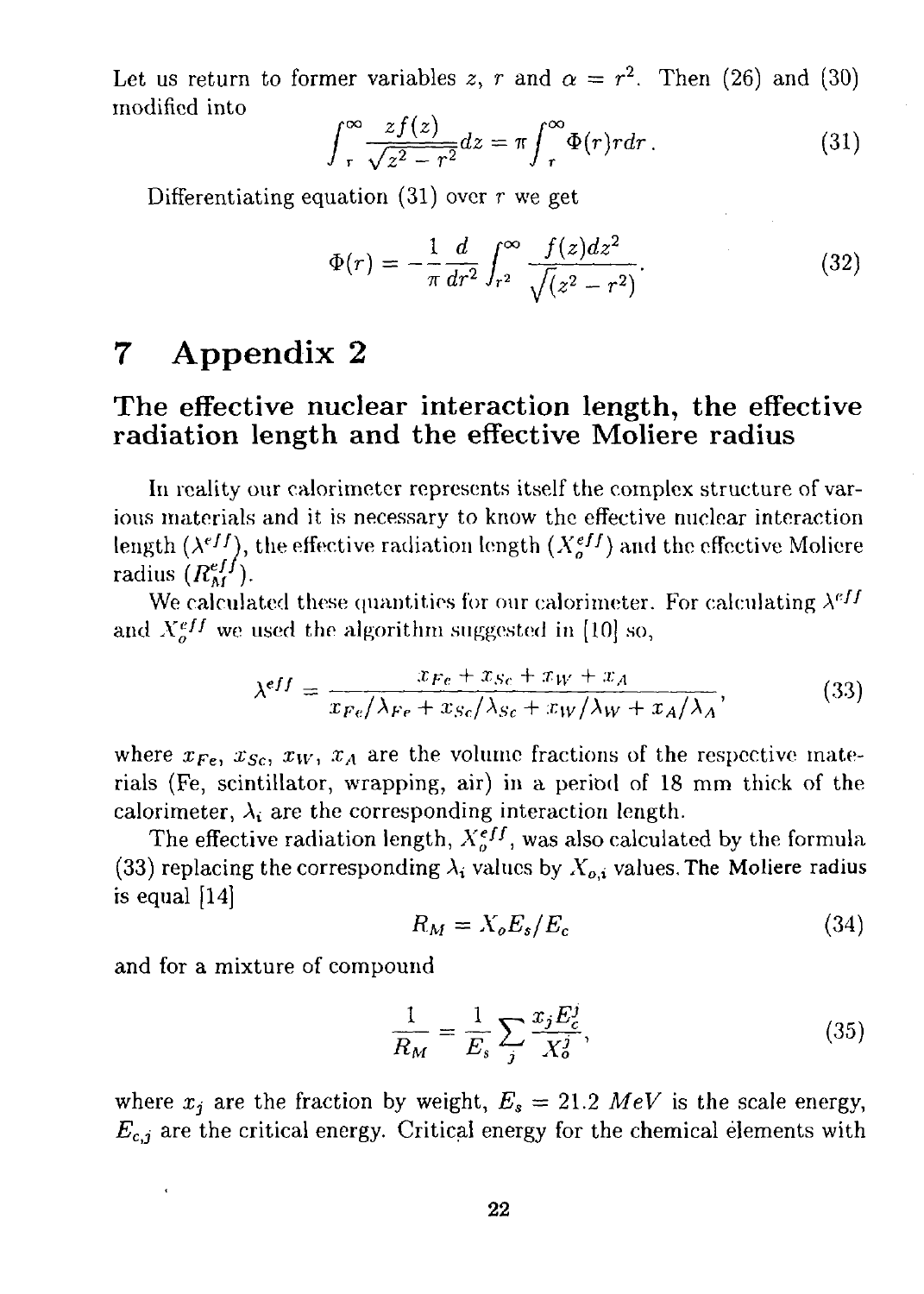| Material | $x_i$  | mm             | X <sup>j</sup><br>mm |
|----------|--------|----------------|----------------------|
| Fe       | 14/18  | 168            | 17.6                 |
| Sc       | 3/18   | 795            | 424                  |
| Wrapping | 0.2/18 | $\lambda_{Sc}$ | $\bar{Y}^{Sc}$       |
| Air      | 0.8/18 | 747000         | 304200               |

Table 6:

the atomic number of *Z* is equal  $E_c = 610 \; MeV/(Z + 1.24)$ . The values of the  $x_j$ ,  $\lambda_j$  and  $X_o^j$  are given in Table 6.

In Table 7 the results of our calculations are given. In the fourth column the corresponding values for SPACAL [15] are also shown for comparison. The corresponding values for basic materials of these calorimeters (Fe, Pb) from [14] are also given.

Table 7:

|                   | TILECAL |        | <b>SPACAL</b>         |                   |  |
|-------------------|---------|--------|-----------------------|-------------------|--|
|                   | eff. mm | Fe, mm | $\overline{eff}$ , mm | Pb, mm            |  |
| $X_o$             | 22.4    | 17.6   | 7.2                   | 5.6               |  |
| $R_M$             | 20.5    | 16.6   | 20.                   | $\overline{16.3}$ |  |
| $\lambda_{\bm p}$ | 206.    | 168.   | 210.                  | 171.              |  |
|                   | 251.    | 207.   | 244.                  | 198.              |  |

It turns out that the values  $\lambda^{eff}$  and  $R_M^{eff}$  for these two calorimeters are approximately equal. The effeqtive nuclear interaction length for pion was also calculated by using relation  $\lambda_{\pi}/\lambda_{p}$  (Appendix 3).

# 8 Appendix 3

#### The nuclear interaction length for pion

Usually in hadronic calorimetry the nuclear interaction length  $(\lambda_I)$ given in Review of Particle Physics [14] is used. It is the mean free path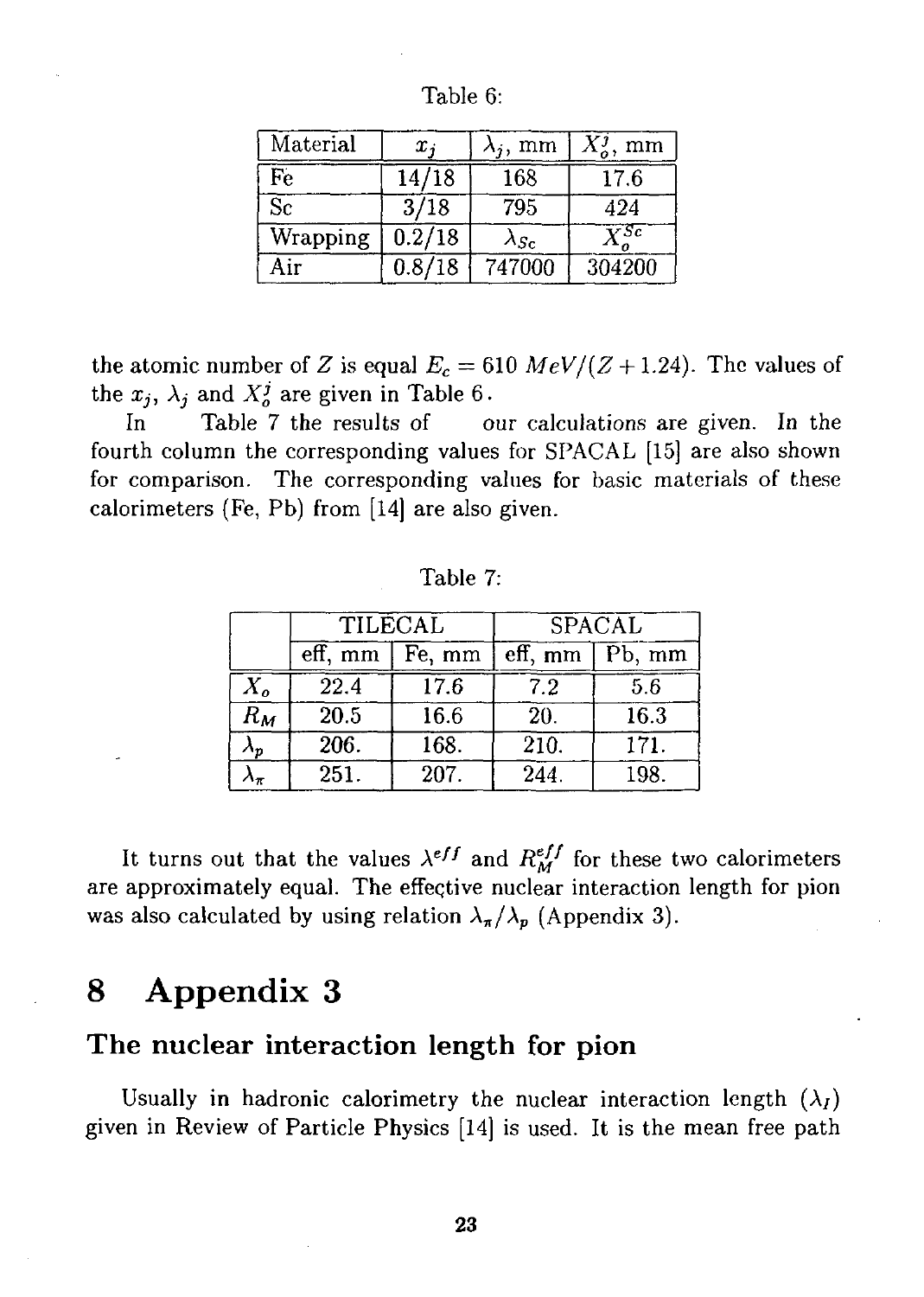for protons between inelastic interactions, calculated using the expression

$$
\lambda_I = A/(N_A \sigma_I \rho),\tag{36}
$$

where *A* is atomic weight,  $N_A$  is Avogadro number,  $\sigma_I$  is the nuclear inelastic cross section,  $\rho$  is a density. For  $Fe$  ( $\sigma_I = 703$  mb) it amount to 168 mm. But sometimes the pion interaction length is needed as in our case. We calculated the pion and proton interaction lengths and compared with [14] and with the some experimental data [29], [25]. For this we used the absorption cross section of pion and proton on nuclei in the range  $60 \div 280$ *GeV/c* measured by [30]. Unfortunately in this work absorption cross sections of  $\pi$  and  $\rho$  on  $Fe$  nuclei are not measured. Therefore we used the nearest cross section for *Cu* (see Table 8). Transformation from *Cu* to *Fe* was performed using the expression

$$
\sigma_{Fe} = \sigma_{Cu} (A_{Fe}/A_{Cu})^{\alpha}.
$$
\n(37)

|      | Table 8: Measured absorption cross sections and parameter $\alpha$ for Cu tar- |  |  |  |  |
|------|--------------------------------------------------------------------------------|--|--|--|--|
| get. |                                                                                |  |  |  |  |

|                             |               | $60 \text{ GeV}$                | $200 \text{ GeV}$  |                                 |  |
|-----------------------------|---------------|---------------------------------|--------------------|---------------------------------|--|
|                             | $\sigma$ , mb |                                 | $\sigma$ , mb      |                                 |  |
|                             |               | $627 \pm 19$   0.764 $\pm$ 0.01 |                    | $629 \pm 19$   0.762 $\pm$ 0.01 |  |
| $n^+$                       |               | $764 \pm 23$   0.719 $\pm$ 0.01 |                    | $774 \pm 23 \pm 0.719 \pm 0.01$ |  |
| $\lambda_{\pi}/\lambda_{p}$ |               | $1.22 \pm 0.05$                 | $1.23 \pm 0.05$    |                                 |  |
| $\alpha_p - \alpha_{\pi}$   |               | $-0.045 \pm 0.014$              | $-0.043 \pm 0.014$ |                                 |  |

In Table 8 the measured cross sections for  $\pi$ <sup>+</sup>*Cu* interactions at 60 and 200 *GeV* together with parameter  $\alpha$  are given. Using expressions (36) and (37) cross sections and nuclei interaction lengths are presented in Table 9.

As can be seen from Table 9 the *Fe* cross sections and nuclear interaction lengths do not depend from energy within errors at  $60 \div 200$ . The mean over energy range values are  $\lambda_{\pi} = 207 \pm 7$  mm,  $\lambda_{p} = 168 \pm 5$  mm,  $\lambda_{\pi}/\lambda_{p} = 1.22\pm0.05$ . The value of  $\lambda_{p}$  coincides with that given in [14]. The value of  $\lambda_{\pi}$  may be compared with the measured in [25] value  $\lambda_{\pi} = 200 \pm 10$ mm and in [29] value  $\lambda_{\pi} = 190$  mm.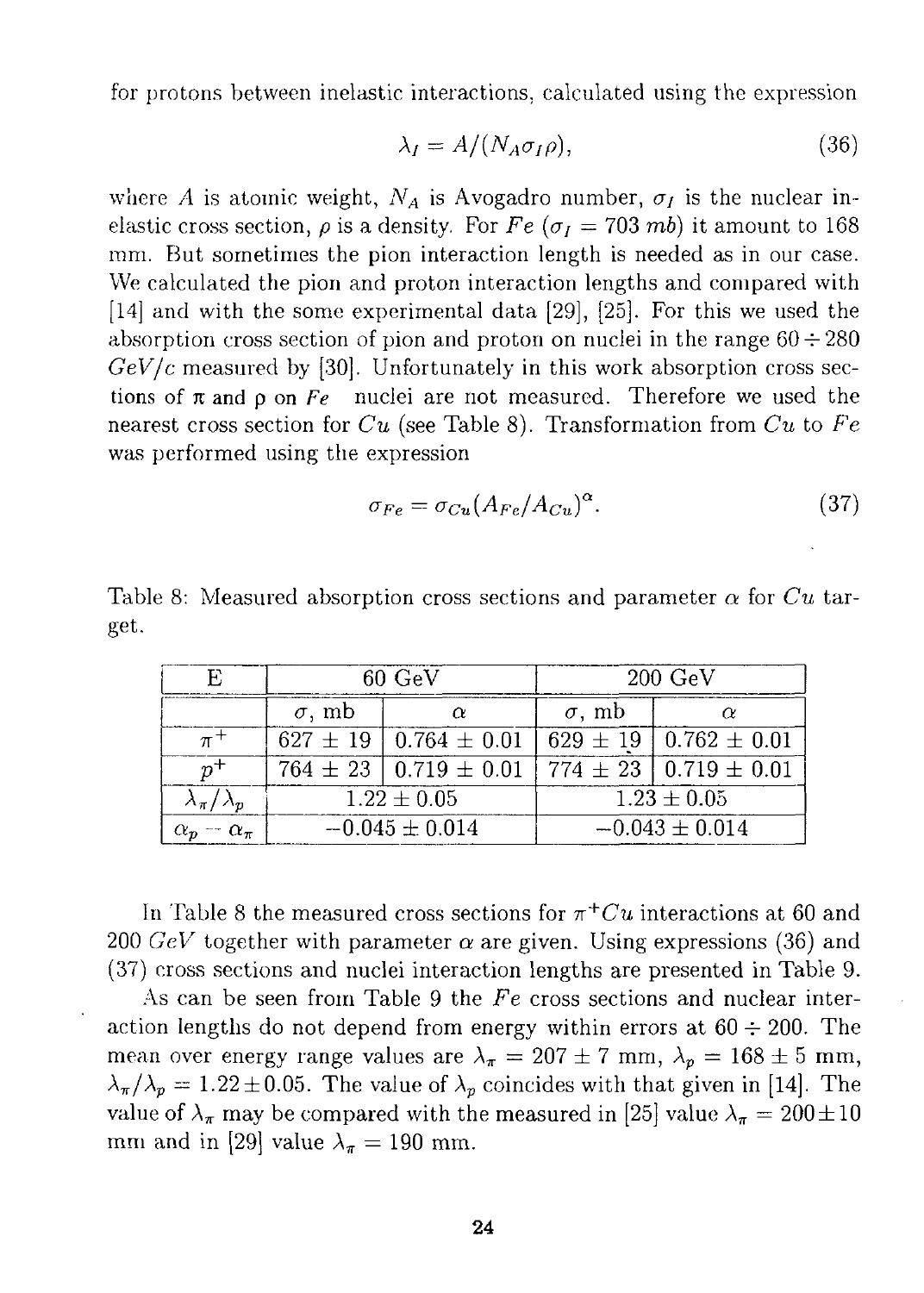Table 9: Calculated cross sections and nuclei interaction lengths for *Fc* target.

| E.                      | 60 GeV          | $200 \text{ GeV}$ |
|-------------------------|-----------------|-------------------|
| $\sigma_{\pi}$ , mb     | $568 \pm 18$    | $570 \pm 18$      |
| $\sigma_p$ , mb         | $696 \pm 21$    | $705 \pm 23$      |
| $\lambda_\pi$ , mm      | $207 \pm 7$     | $207 \pm 7$       |
| $\lambda_p$ , mm        | $169 \pm 5$     | $167 \pm 5$       |
| $\lambda_{\pi}/\lambda$ | $1.22 \pm 0.05$ | $1.24 \pm 0.05$   |

The value measured in [25] presumably has been corrected on iron equivalent length (including scintillators) and then amounts to  $210 \pm 10$  mm and better agrees with ours.

Using the expressions  $(36)$  and  $(37)$  we obtained the A-dependence of the ratio

$$
\lambda_{\pi}/\lambda_p(A) = \lambda_{\pi}/\lambda_p(Cu)(A/A_{Cu})^{\alpha_p - \alpha_{\pi}},
$$
\n(38)

where  $\alpha_p - \alpha_{\pi} = 0.045 \pm 0.014$  (Table 8). For *Pb* nucleus it corresponds to  $\lambda_{\pi}/\lambda_{p}(Pb) = 1.16 \pm 0.05$ . Therefore, it is mistaken to use the value of the ratio  $\lambda_{\pi}/\lambda_{p}(Pb) = 1.5$  as has been made in [31] when analyzing of data from lead scintillating fiber spaghetti calorimeter.

# 9 Acknowledgements

This work is the result of the efforts of many people from ATLAS Collaboration. The authors are greatly indebted to all Collaboration for their test beam setup and data taking.

Authors are grateful Peter Jenni for his attention and support of this work. We are indebted to M. Cavalli-Sforza, M. Bosman, I. Efthymiopoulos, A. Henriques, B. Stanek and I. Vichou for the valuable discussions. We are thankful to S. Hellman for the careful reading and constructive advices on the improvement of paper context.

# References

[1] W.J. Womersley et al., NIM A267 (1988) 49.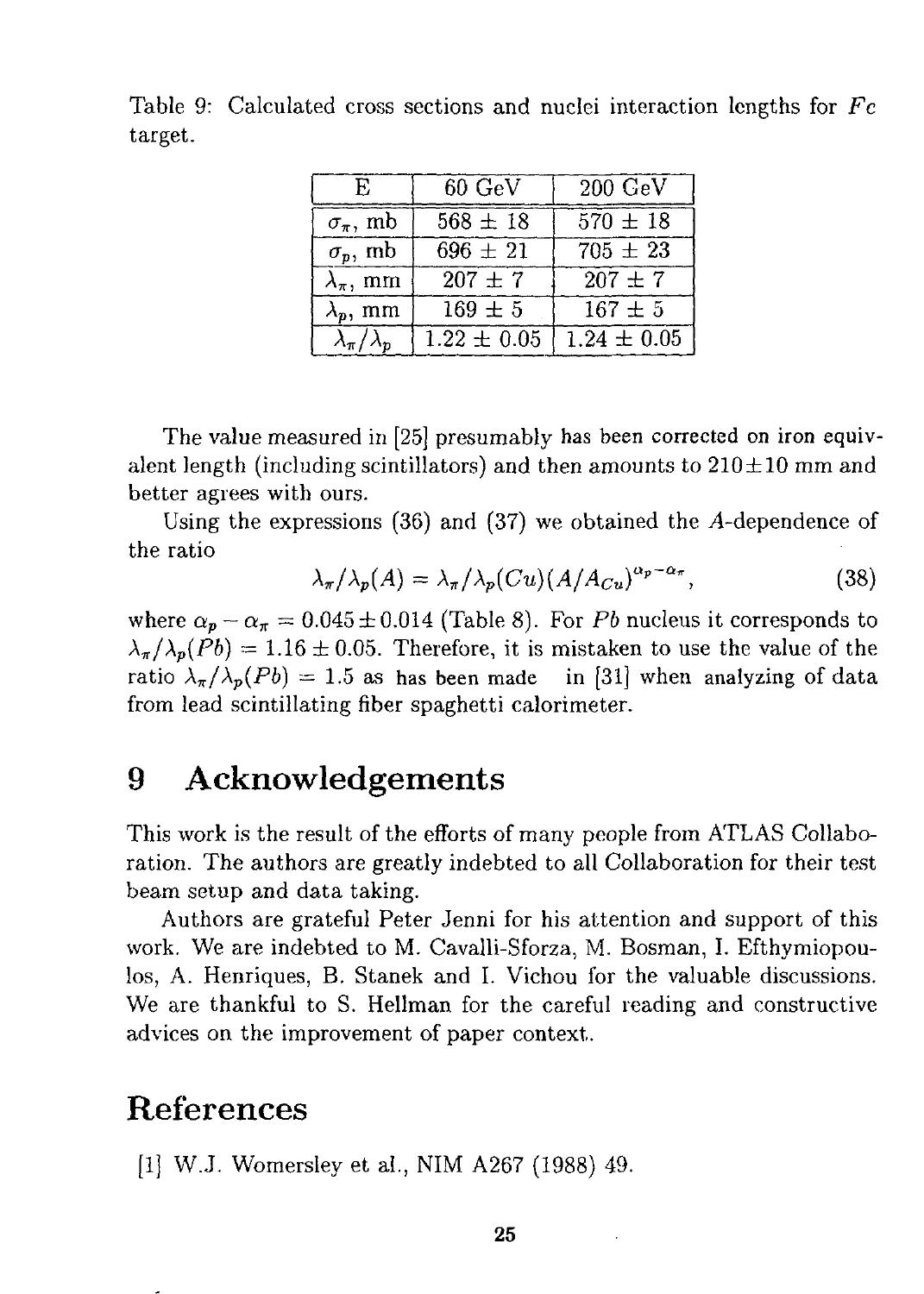- [2] R.K. Bock et al., NIM 186 (1981) 533.
- [3] G. Grindhammer et al., NIM A290 (1990) 469.
- [4] A.F. Zaraecki, NIM A339 (1994) 491.
- [5] R. Brun et al., Proceedings of the Second Int. Conf. on Calorimetry in HEP, p. 82, Capri, Italy, 1991.
- [6] ATLAS Collaboration, CERN/LHCC/94-93, ATLAS Technical Proposal for a General-Purpose pp experiment at the Large Hadron Collider CERN, CERN, Geneva, Switzerland.
- [7] M. Lokajicek et al., ATLAS Internal Note, TILECAL-No-63, 1995, CERN, Geneva, Switzerland.
- [8] A. Juste, ATLAS Internal note, TILECAL-No-69, 1995, CERN, Geneva, Switzerland.
- [9] E. Berger et al., CERN/LHCC 95-44, CERN, Geneva, Switzerland.
- [10] M. Lokajicek et al., ATLAS Internal Note, TILECAL-No-64, 1995, CERN, Geneva, Switzerland.
- [11] F. Ariztizabal et al., NIM A349 (1994) 384.
- [12] J.A. Budagov, Y.A. Kulchitsky, V.B. Vinogradov et al., ATLAS Internal Note, TILECAL-No-72, 1996, CERN, Geneva, Switzerland.
- [13] ATLAS TILECAL TDR 3, CERN/LHCC/96-42, 15 December 1996, CERN, Geneva, Switzerland.
- [14] Particle Data Group, Review of Particle Physics, Phys. Rev. D54 (1996) 1.
- [15] D. Acosta et al., NIM A316 (1992) 184.

ï

- [16] A.A. Lednev et al., NIM A366 (1995) 292.
- [17] G.A. Akopdijanov et al., NIM 140 (1977) 441.
- [18] E.T.Whitteker, G.N.Watson, A course of modern analysis. Cambrige, University Press, 1927.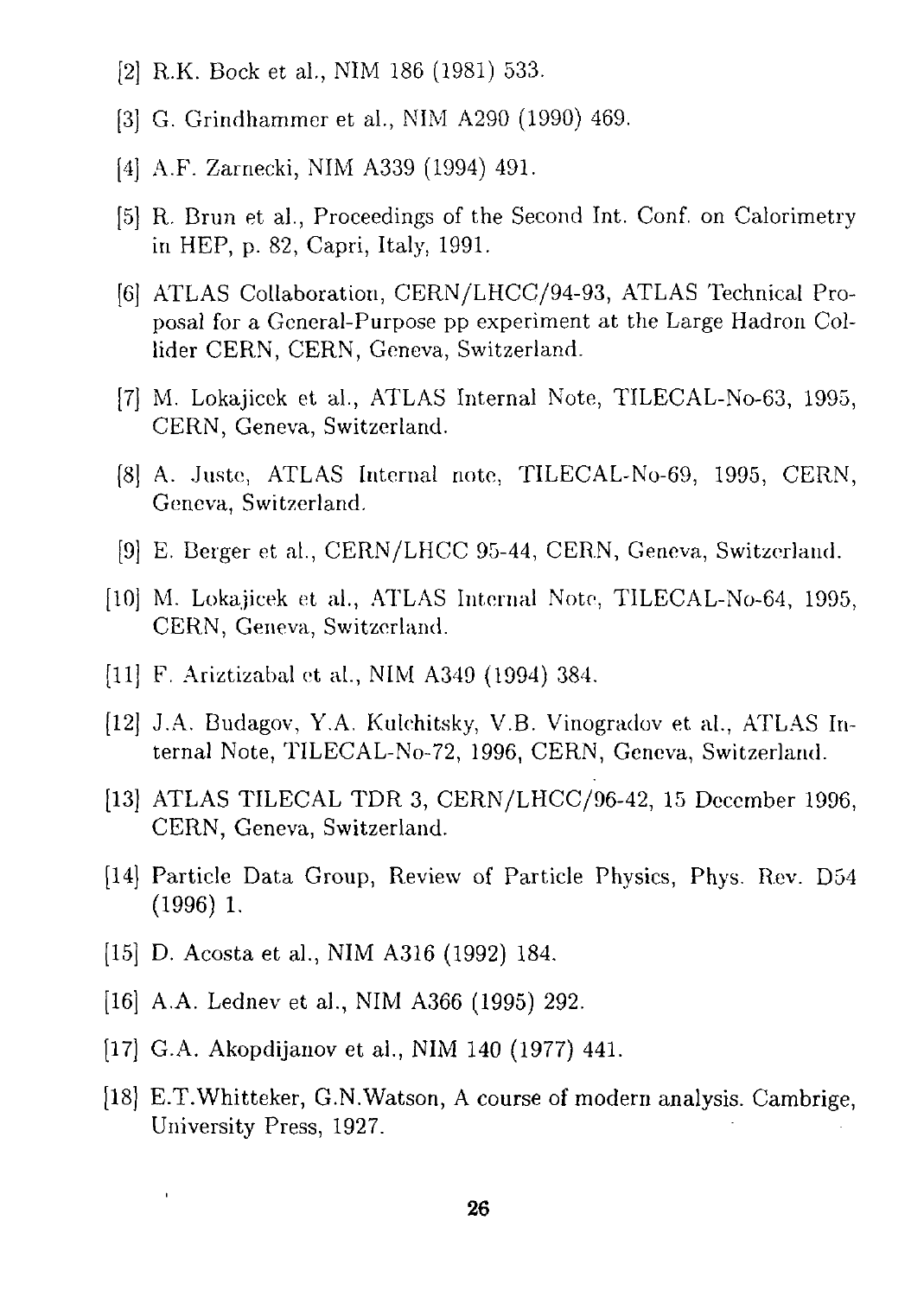- [19] O.P. Gavrishchuk et al., Preprint JINR, Pl-91-554,1991, Dubna, Russia.
- [20] F. Binon et al., NIM A206 (1983) 373.
- [21] I. Efthymiopoulos, A. Solodkov, The TILECAL Program for Test Beam Data Analysis, User Manual, 1995, CERN, Geneva, Switzerland.
- [22] M. Cobal et al., ATLAS Internal Note, TILECAL-No-67, 1995, CERN, Geneva, Switzerland.
- [23] F. Barreiro et al., NIM A292 (1990) 259.
- [24] U. Amaldi, in Proc. of Int. Conf. on Experimentation at LEP, Uppsala, June 1980 (CERN report EP/80-212, 1980).
- [25] E. Huges, Proceedings of the First Int. Conf. on Calorimetry in HEP, p. 525, FNAL, Batavia, 1990.
- [26] T.A. Gabriel et al., NIM A338 (1994) 336.
- [27] D. Groom, Proceedings of the Workshop on Calorimetry for the Supercollider, Tuscaloosa, Alabama, USA, 1990.
- [28] R. Wigmans, NIM A265 (1988) 273.
- [29] M. Holder et al., NIM 151 (1978) 69.
- [30] A.S. Carroll et al., PL 80B (1979) 319.
- [31] D. Acosta et al., NIM A308 (1991) 481.

Received by Publishing Department on October 23, 1997.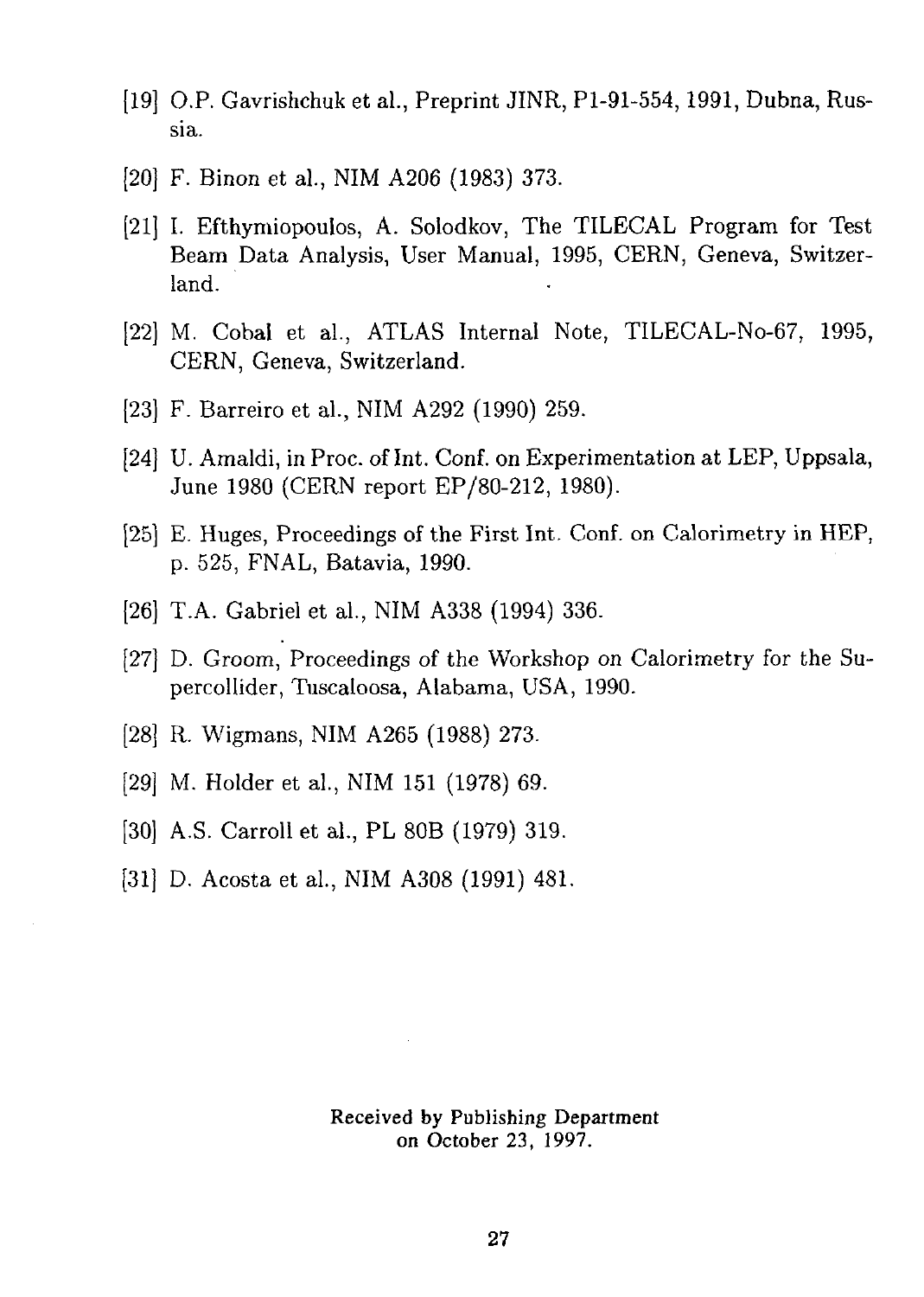## SUBJECT CATEGORIES OF THE J1NR PUBLICATIONS

| <b>Index</b>   | <b>Subject</b>                                               |
|----------------|--------------------------------------------------------------|
| 1.             | High energy experimental physics                             |
| 2.             | High energy theoretical physics                              |
| 3.             | Low energy experimental physics                              |
| 4.             | Low energy theoretical physics                               |
| 5 <sub>1</sub> | <b>Mathematics</b>                                           |
| 6.             | Nuclear spectroscopy and radiochemistry                      |
| 7.             | Heavy ion physics                                            |
| 8.             | Cryogenics                                                   |
| 9.             | Accelerators                                                 |
| 10.            | Automatization of data processing                            |
| 11.            | Computing mathematics and technique                          |
| 12.            | Chemistry                                                    |
| 13.            | Experimental techniques and methods                          |
| 14.            | Solid state physics. Liquids                                 |
| 15.            | Experimental physics of nuclear reactions at<br>low energies |
| 16.            | Health physics. Shieldings                                   |
| 17.            | Theory of condensed matter                                   |
| 18.            | Applied researches                                           |
| 19.            | <b>Biophysics</b>                                            |

 $\ddot{\phantom{a}}$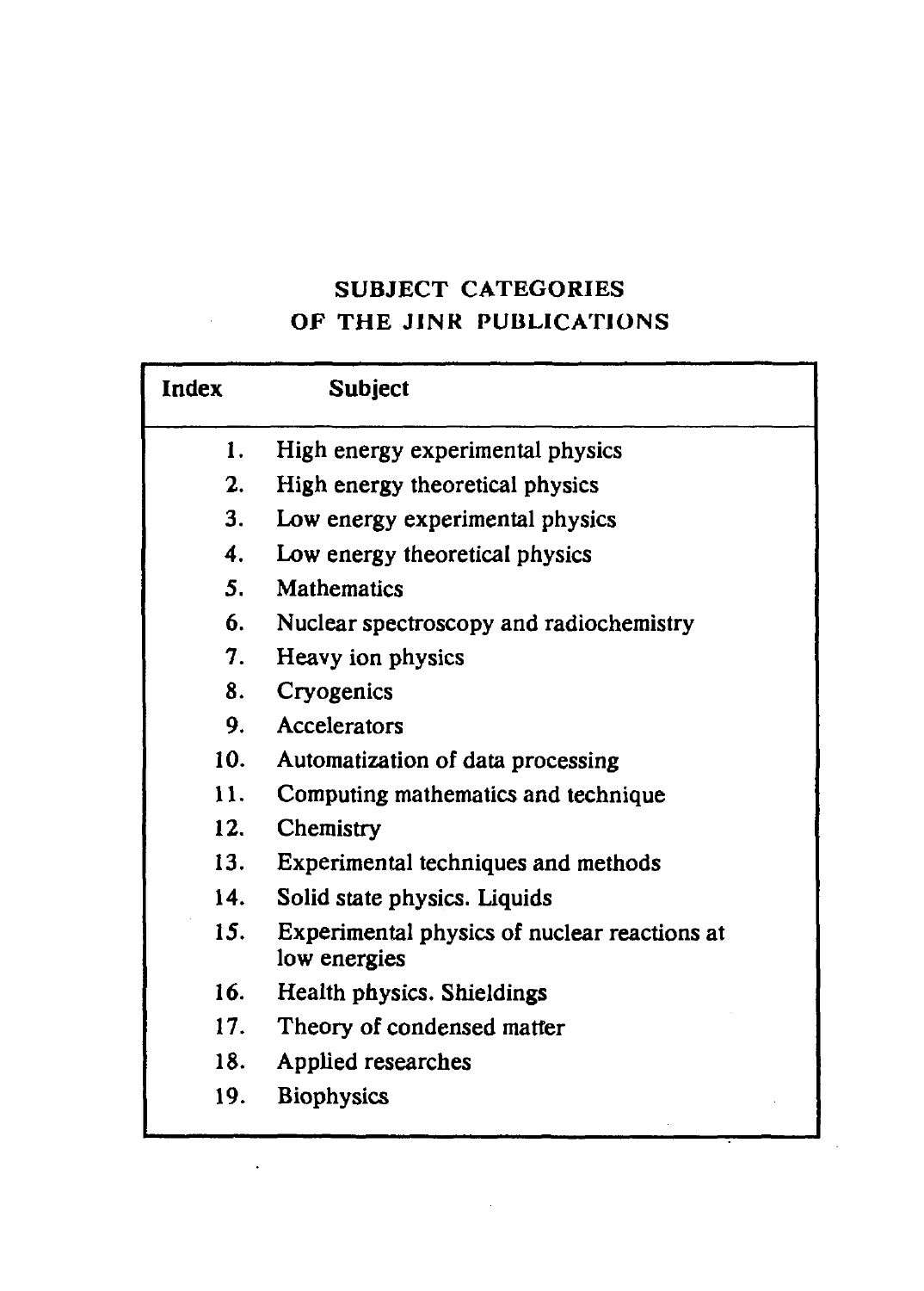Будагов Ю.А. и др.  $E1-97-318$ Исследование профилей адронных ливней с помощью адронного калориметра установки АТЛАС

Проведено исследование поперечных и продольных профилей адронных ливней, зарегистрированных с помощью железо-сцинтилляционного адронного калориметра с продольным расположением сцинтилляционных пластин установки АТЛАС. Результаты основаны на экспозиции калориметра в пучке пионов с энергией 100 ГэВ. В этой экспозиции благодаря сканированию пучком широкой области колориметра удалось получить детальную картину поперечного развития ливней. Реконструированы радиальные плотности энергии ливня для четырех продольных частей калориметра и для калориметра в целом. Предложена трехмерная параметризация пространственного распределения энергии в адронном ливне.

Работа выполнена в Лаборатории ядерных проблем ОИЯИ.

Препринт Объединенного института ядерных исследований. Дубна, 1997

Budagov J.A. et al. El-97-318 Study of the Hadron Shower Profiles with the ATLAS Tile Hadron Calorimeter

The lateral and longitudinal profiles of the hadronic showers detected by ATLAS iron-scintillator tile hadron calorimeter with longitudinal tile configuration have been investigated. The results are based on 100 GeV pion beam data. Due to the beam scan provided many different beam impact locations with cells it is succeeded to obtain detailed picture of transverse shower behavior. The underlying radial energy densities for four depths and for overall calorimeter have been reconstructed. The three-dimensional hadronic shower parametrization has been suggested.

The investigation has been performed at the Laboratory of Nuclear Problems, JINR.

Preprint of the **Joint Institute** for Nuclear Research. Dubna, 1997